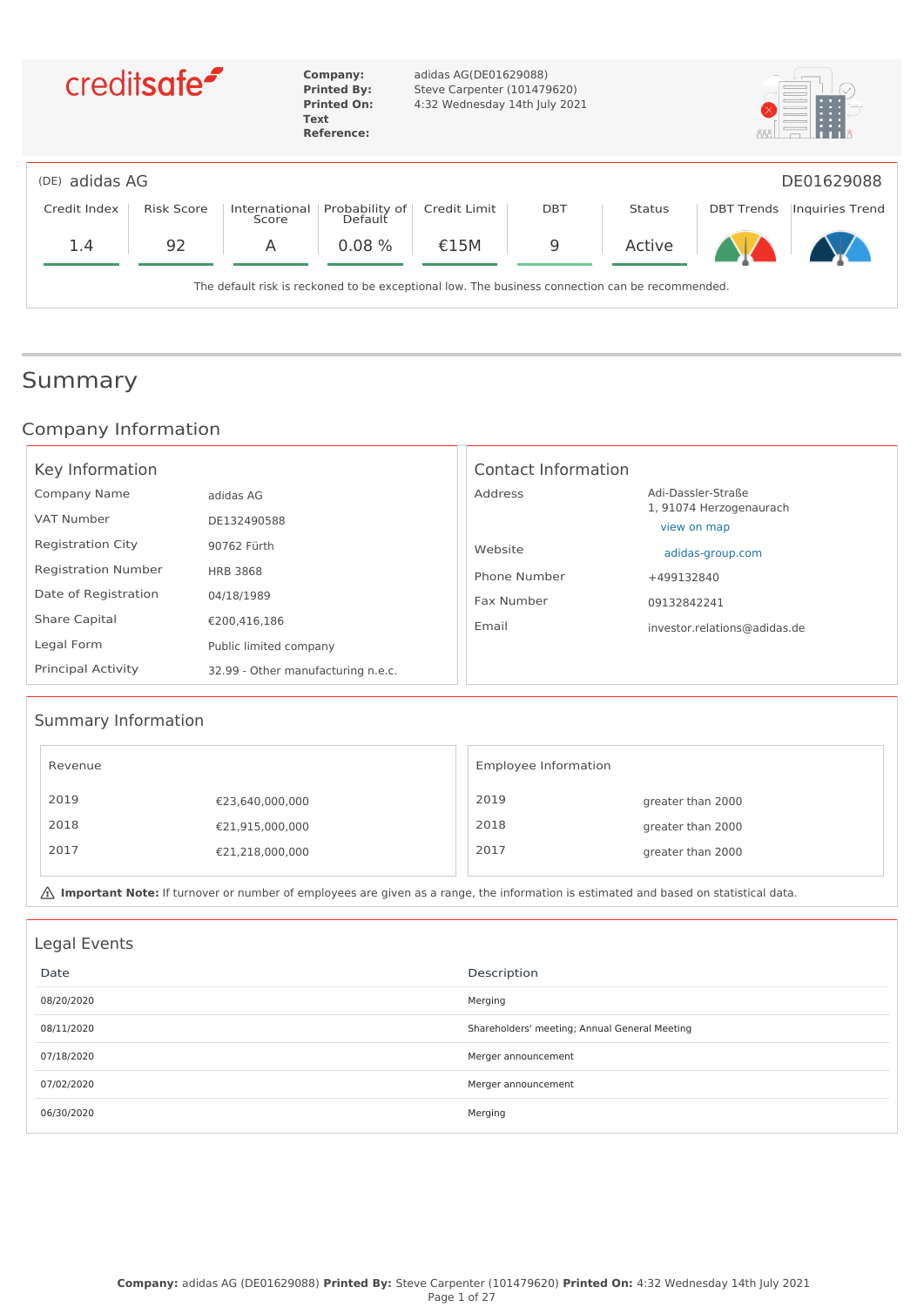| 07/08/2019 | Amendment of the Articles of Association      |
|------------|-----------------------------------------------|
| 06/13/2019 | Amendment of the Articles of Association      |
| 06/12/2019 | List of Supervisory Board members submitted   |
| 05/09/2019 | Shareholders' meeting; Annual General Meeting |
| 12/14/2018 | Amendment of the Articles of Association      |
| 12/14/2018 | Capital - Designation                         |
| 12/14/2018 | Capital - Decrease                            |
| 10/18/2018 | Shareholders' meeting; Annual General Meeting |

| Ultimate Holding Company |                                                             |                   |                 |                      |                |
|--------------------------|-------------------------------------------------------------|-------------------|-----------------|----------------------|----------------|
| Country                  | Company Name                                                | Safe Number       | Company Number  | Status               |                |
| (DE)                     | ADIDAS AG                                                   | DE01629088        | <b>HRB 3868</b> | • Active             |                |
|                          | 161 companies in the Domestic Group Structure<br>View Group |                   |                 |                      |                |
| <b>Key Financials</b>    |                                                             |                   |                 |                      |                |
| Year to Date             | 12/31/2019                                                  |                   | 12/31/2018      |                      | 12/31/2017     |
| Equity                   | €7,057,000,000                                              | $10.9\%$ $\Delta$ | €6,363,000,000  | $1.1\%$              | €6,435,000,000 |
| <b>Working Capital</b>   | €8,232,000,000                                              | $21.3\%$ $\Delta$ | €6,784,000,000  | 19.1% $\triangle$    | €5,698,000,000 |
| Pre Tax Profit           | €2,558,000,000                                              | $7.6\%$ $\Delta$  | €2,378,000,000  | $17.5\%$ $\triangle$ | €2,023,000,000 |
|                          |                                                             |                   |                 |                      |                |

| <b>Payment Details Summary</b> |              |                                                                                                                        |                   |
|--------------------------------|--------------|------------------------------------------------------------------------------------------------------------------------|-------------------|
| <b>Company DBT</b>             | Industry DBT | <b>Region DBT</b>                                                                                                      | <b>DBT Trends</b> |
|                                |              |                                                                                                                        |                   |
| <b>Important Note:</b>         |              | DBT are the average days beyond terms weighted by the age and amount of invoices. The calculation uses all trade lines |                   |

received from suppliers of the Trade Payment Programme. Creditsafe points at the fact, that this is not a statistic based on representative and complete data. Available trade lines might contain occasional instances which are not representative. It is possible that companies with a high DBT pay within terms on other occasions.

Help build the world's largest payment experience pool and the state of the state of the state of the state of the state of the state of the state of the state of the state of the state of the state of the state of the sta

| Latest Events |              |
|---------------|--------------|
| Date          | Description  |
| 02/08/2021    | New director |

#### Commentaries

The company's Net worth increased by 10,91 %.

The company saw an increase in Working Capital of 21,34 % with the latest financials.

A 32,46 % growth in Total Assets occured with the latest financials.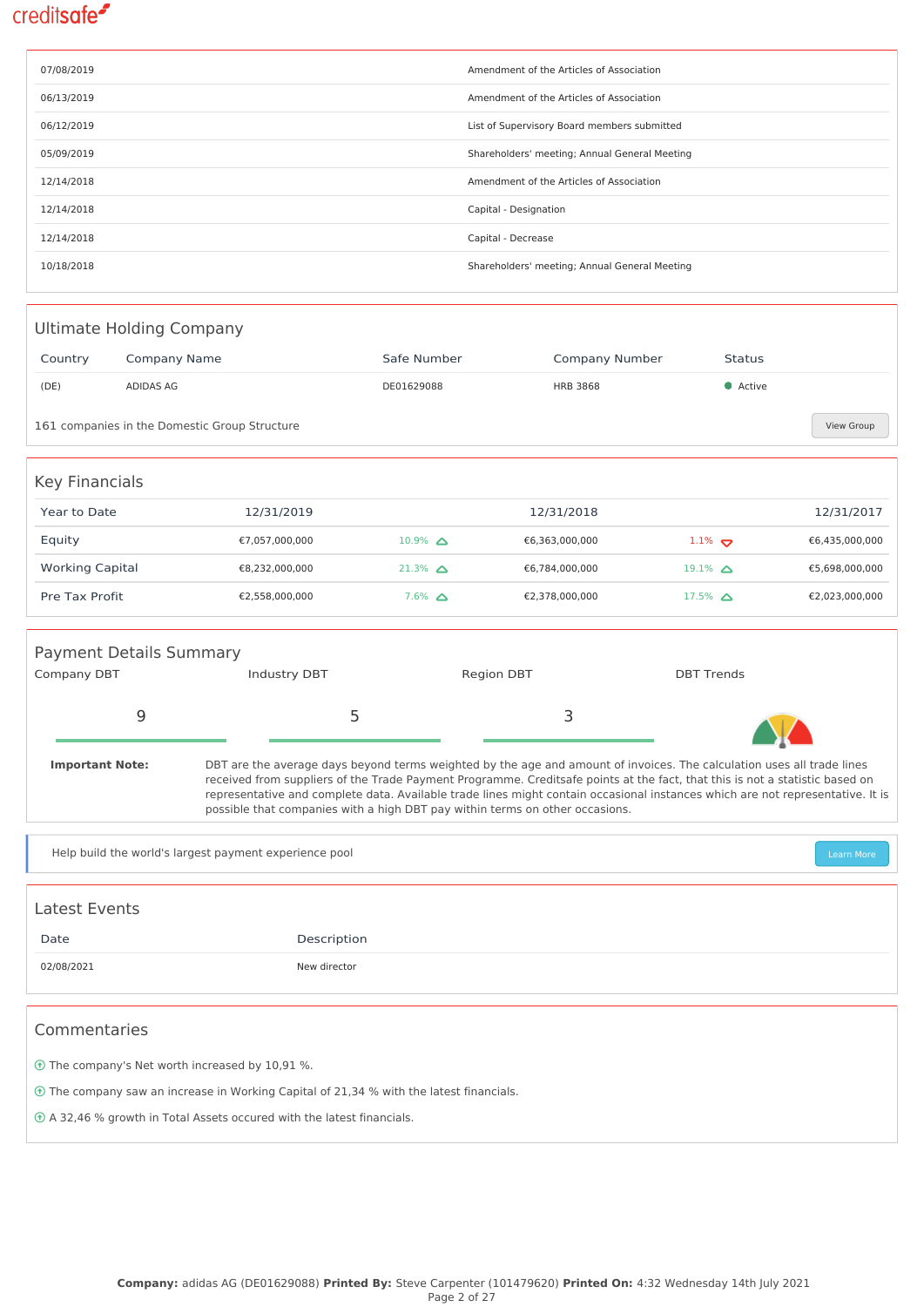### Additional Information

|            | Legal Contracts                          |                                                                    |                                                                    |                                             |
|------------|------------------------------------------|--------------------------------------------------------------------|--------------------------------------------------------------------|---------------------------------------------|
| Date       | Relationship Type                        | Between                                                            | And                                                                | <b>Details</b>                              |
| 10/18/2018 | $\sim$                                   | adidas AG                                                          | adidas AG                                                          | Partner agreement                           |
| 06/14/2014 | Merger                                   | adidas AG                                                          | GEV Grundstücks-<br>Beteiligungsgesellschaft<br>Herzogenaurach mbH |                                             |
| 08/30/2013 | Merger                                   | Herzo-Base Management GmbH                                         | adidas AG                                                          |                                             |
| 03/01/1991 | Domination/ Profit transfer<br>agreement | adidas Insurance & Risk Consultants<br>GmbH                        | adidas AG                                                          | Domination and profit transfer<br>agreement |
|            | Spinn-off                                | adidas Beteiligungsgesellschaft mbH                                | adidas AG                                                          |                                             |
|            | Merger                                   | ASL - American Sports and Leisure<br>Vertriebs GmbH                | adidas AG                                                          |                                             |
|            | Merger                                   | GEV Grundstücks-<br>Beteiligungsgesellschaft<br>Herzogenaurach mbH | adidas AG                                                          |                                             |
|            | Merger                                   | World of Commerce Management<br>GmbH                               | adidas AG                                                          | ÷,                                          |
|            | Merger                                   | adidas Business Services GmbH                                      | adidas AG                                                          |                                             |
|            | Merger                                   | adidas anticipation GmbH                                           | adidas AG                                                          | ٠                                           |
|            |                                          | adidas Business Services GmbH                                      | adidas AG                                                          | Merging intention published                 |
|            |                                          | adidas anticipation GmbH                                           | adidas AG                                                          | Merging intention published                 |

| <b>Auditor Details</b> |                                               |
|------------------------|-----------------------------------------------|
| Auditor                | Description                                   |
| KPMG AG                | The audit report contains no adverse comments |

### Bankers Details

| <b>Bank Code</b> | Name of Bank                      | <b>BIC</b>  | Address        |
|------------------|-----------------------------------|-------------|----------------|
| 76320072         | Unicredit Bank - Hypovereinsbank  | HYVEDEMM417 | 91051 Erlangen |
| 76080040         | Commerzbank Vormals Dresdner Bank | DRESDEFF760 | 90327 Nürnberg |
| 76070012         | Deutsche Bank                     | DEUTDEMM760 | 90101 Nürnberg |
| 76020070         | Unicredit Bank - Hypovereinsbank  | HYVEDEMM460 | 90327 Nürnberg |

### Business Purpose

Entwicklung, die Herstellung und der Vertrieb von Textilien, Schuhen, Geräten und sonstigen Produkten sowie von IT-basierten Anwendungen und Erzeugnissen und die Erbringung von Dienstleistungen in den Bereichen Sport und Freizeit sowie in den angrenzenden Bereichen.

| <b>Additional Industry Codes</b> |                            |
|----------------------------------|----------------------------|
| Industry Code (WZ 2008)          | Description                |
| 32.99                            | Other manufacturing n.e.c. |
| 46.41                            | Wholesale of textiles      |
|                                  |                            |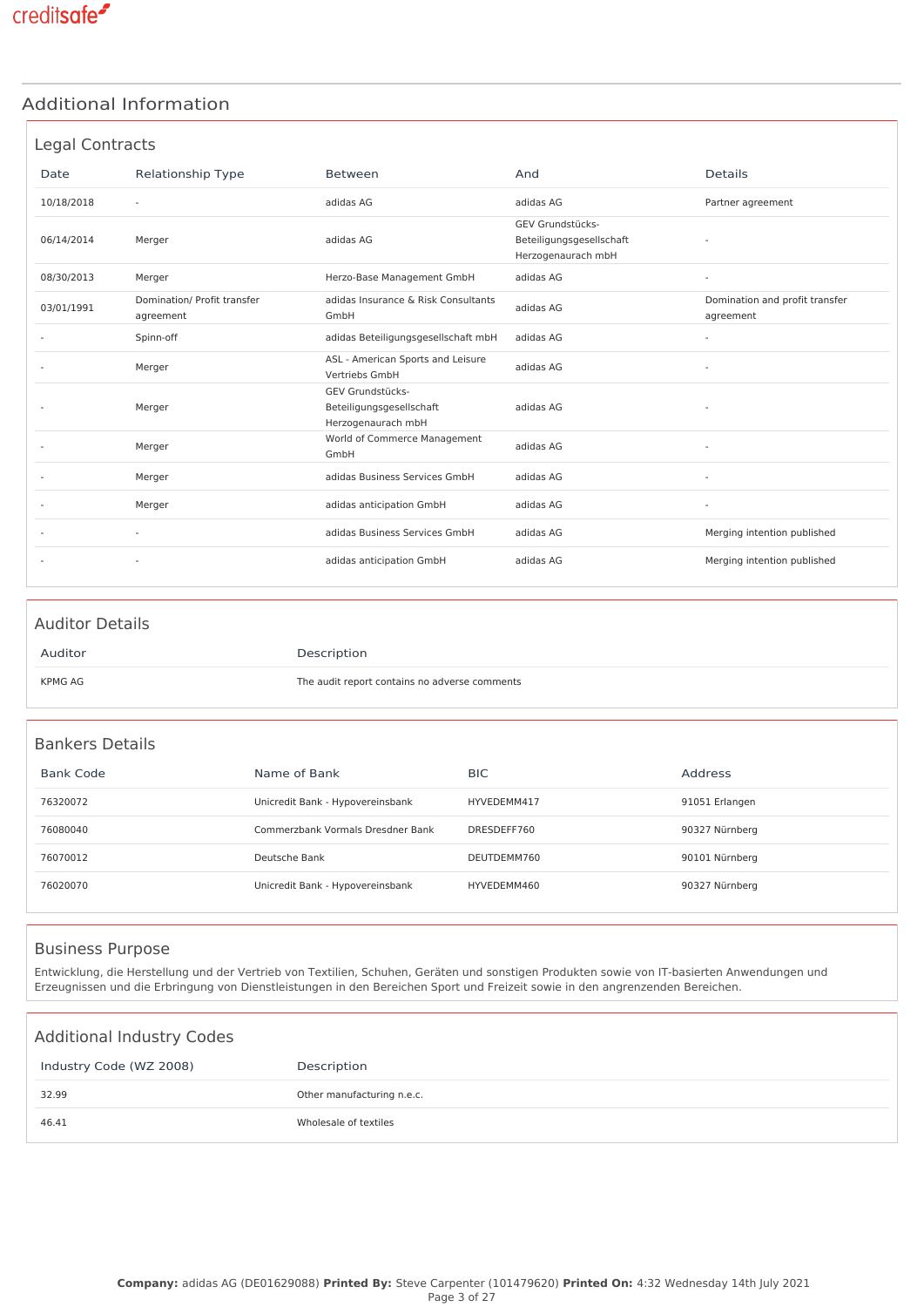| 47.71                          |                                                                                         | Retail sale of clothing in specialised stores |                  |  |  |  |
|--------------------------------|-----------------------------------------------------------------------------------------|-----------------------------------------------|------------------|--|--|--|
| 13.99                          | Manufacture of other textiles n.e.c.                                                    |                                               |                  |  |  |  |
| 47.64.2                        | Retail sale of sports and camping goods in specialised stores (excl. camping furniture) |                                               |                  |  |  |  |
|                                |                                                                                         |                                               |                  |  |  |  |
| <b>Previous Addresses</b>      |                                                                                         |                                               |                  |  |  |  |
| Address                        |                                                                                         |                                               | Country          |  |  |  |
|                                | Adi-Dassler-Platz 1 - 3, 91074 Herzogenaurach<br>$\overline{\phantom{a}}$               |                                               |                  |  |  |  |
|                                |                                                                                         |                                               |                  |  |  |  |
| <b>Additional Contact Data</b> |                                                                                         |                                               |                  |  |  |  |
| Fax Number                     | 09132842241                                                                             | Website                                       | adidas-group.com |  |  |  |
| <b>Email Address</b>           | investor.relations@adidas.de                                                            |                                               |                  |  |  |  |
|                                |                                                                                         |                                               |                  |  |  |  |

| Score/Limit          |                       |                   |                                                                                                    |
|----------------------|-----------------------|-------------------|----------------------------------------------------------------------------------------------------|
| <b>Score Summary</b> |                       |                   |                                                                                                    |
| Today's Credit Index | Previous Credit Index | Credit Worthiness | Excellent risk profile                                                                             |
| 1.4                  | 1.0                   | Assessment        | The default risk is reckoned to be exceptional low.<br>The business connection can be recommended. |

| <b>Score Description</b> |               |                          |                           |              |                              |  |
|--------------------------|---------------|--------------------------|---------------------------|--------------|------------------------------|--|
|                          | Credit Index  | Score                    | Probability of<br>Default | Class        | Current Index<br>Description |  |
| $\bullet$                | $1,0 - 1,4$   | $100 - 91$               | $0,000\% - 0,093\%$       | Α            | Excellent risk profile       |  |
| $\bullet$                | $1, 5 - 1, 9$ | $90 - 81$                | $0,093\% - 0,175\%$       | Α            | Very low risk profile        |  |
| $\bullet$                | $2,0 - 2,4$   | $80 - 71$                | 0,175% - 0,328%           | B            | Low risk profile             |  |
| $\bullet$                | $2,5 - 2,9$   | $70 - 61$                | $0,328\% - 0,614\%$       | B            | Medium risk profile          |  |
| $\bullet$                | $3,0 - 3,4$   | $60 - 51$                | $0.614\% - 1.147\%$       | $\mathsf{C}$ | Moderate risk profile        |  |
| $\bullet$                | $3,5 - 3,9$   | $50 - 35$                | 1,147% - 3,081%           | $\mathsf C$  | Increased risk profile       |  |
| $\bullet$                | $4,0 - 4,3$   | $34 - 25$                | 3,081% - 5,634%           | D            | High risk profile            |  |
| $\bullet$                | $4,4 - 4,9$   | $24 - 15$                | 5,634% - 10,067%          | D            | Very high risk profile       |  |
| $\bullet$                | 5,0           | $14 - 0$                 | 10,067% - 99,999%         | D            | Extremely high risk profile  |  |
| $\bullet$                | 6,0           | $\overline{\phantom{a}}$ | $\overline{\phantom{a}}$  | Ε            | Not rated                    |  |

| Credit Limit  |                |                                                                                                                                                                                                                                                                                                   |
|---------------|----------------|---------------------------------------------------------------------------------------------------------------------------------------------------------------------------------------------------------------------------------------------------------------------------------------------------|
| Today's Limit | Previous Limit | Definition                                                                                                                                                                                                                                                                                        |
| £15M          | £15M           | The Creditsafe recommended credit limit is calculated using a formula that analyses information from a<br>company's financial accounts and payment record. The Registered company credit limit is our<br>recommendation of the total amount of credit that should be outstanding at any one time. |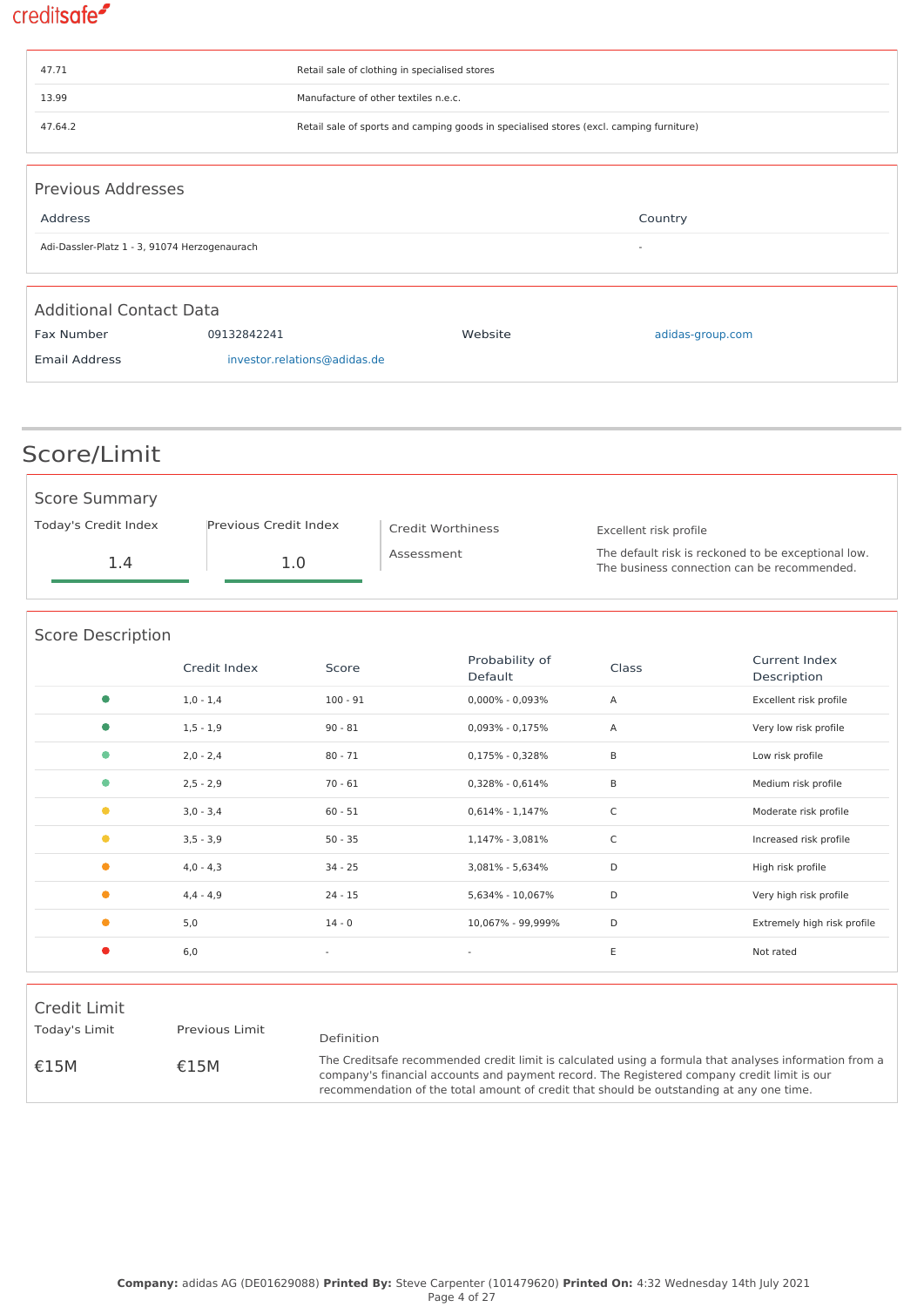

| Contract Limit |  |
|----------------|--|
| Today's Limit  |  |

€50M

Definition

A Contract Limit is the suggested value of a contract that a company can handle. It is an assessment of the subject company and its suitability to carry out a specific contract. It is mainly based on value of the sales that a company can generate.

### **Officers**

### Directors

| <b>Directors Summary</b>       |                                 |                |                                 |                             |  |
|--------------------------------|---------------------------------|----------------|---------------------------------|-----------------------------|--|
| <b>Total Current Directors</b> | <b>Total Previous Directors</b> |                | Authorised Signatories          |                             |  |
| 6                              |                                 | 8              | 48                              |                             |  |
| <b>Current Directors</b>       |                                 |                |                                 |                             |  |
| Name                           | Function                        |                | <b>Signing Authority</b>        | Date Appointed              |  |
| Ms Amanda Rajkumar             | Member of the managing board    | $\omega$       |                                 | 01/29/2021                  |  |
| Address                        | Date of Birth                   |                | Gender                          | <b>Current Appointments</b> |  |
| Herzogenaurach                 | 05/12/1972                      |                | Female<br>$\mathbf{1}$          |                             |  |
| Mr Brian Grevy                 | Member of the managing board    | $\sim$         |                                 | 02/03/2020                  |  |
| <b>Address</b>                 | Date of Birth                   | Gender         |                                 | <b>Current Appointments</b> |  |
| Lidingö                        | 03/29/1971                      | Male           | $\mathbf{1}$                    |                             |  |
| Mr Martin Shankland            | Member of the managing board    | $\blacksquare$ |                                 | 03/09/2019                  |  |
| Address                        | Date of Birth                   |                | Gender                          | <b>Current Appointments</b> |  |
| Herzogenaurach                 | 12/23/1971                      | Male           | $\mathbf{1}$                    |                             |  |
| Mr Harm Ohlmeyer               | Member of the managing board    |                | General power of representation | 03/17/2017                  |  |
| Address                        | Date of Birth                   | Gender         |                                 | <b>Current Appointments</b> |  |
| Röttenbach                     | 03/06/1968                      | Male           | $\mathbf{1}$                    |                             |  |
| Mr Kasper Rorsted              | Member of the managing board    | $\omega$       |                                 | 08/08/2016                  |  |
| Address                        | Date of Birth                   | Gender         |                                 | <b>Current Appointments</b> |  |
| Pöcking                        | 02/24/1962                      | Male           | $\mathbf{1}$                    |                             |  |
| Mr Roland Auschel              | Member of the managing board    |                | General power of representation | 11/20/2013                  |  |
| <b>Address</b>                 | Date of Birth                   | Gender         |                                 | <b>Current Appointments</b> |  |
| Erlangen                       | 08/25/1963                      | Male           | 1                               |                             |  |

### Authorised Signatories

| <b>Directors Summary</b>       |                                 |                        |
|--------------------------------|---------------------------------|------------------------|
| <b>Total Current Directors</b> | <b>Total Previous Directors</b> | Authorised Signatories |
|                                |                                 | 48                     |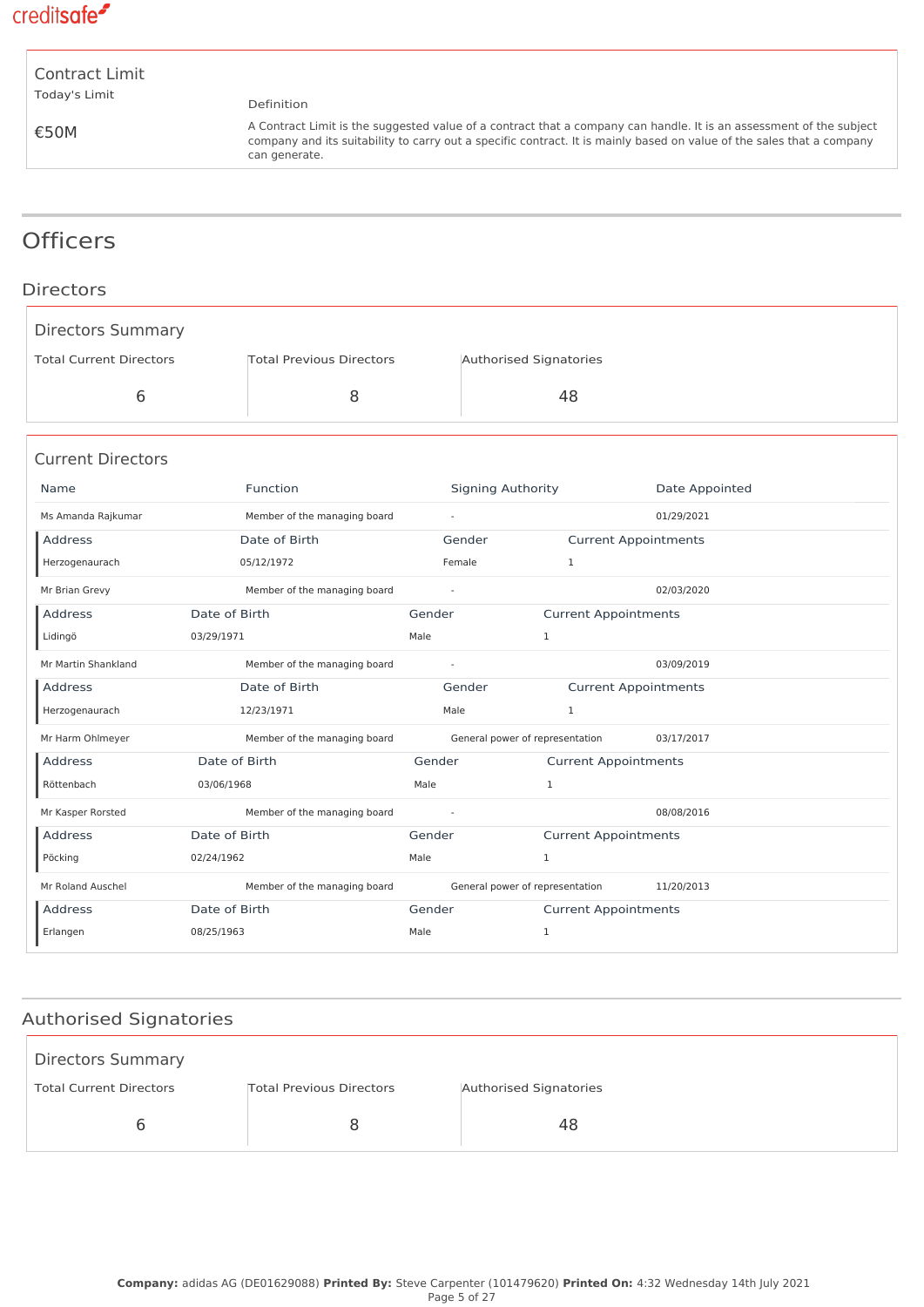| <b>Authorised Signatories</b>   |                           |                |                                       |  |
|---------------------------------|---------------------------|----------------|---------------------------------------|--|
| Name                            | Function                  | Date Appointed |                                       |  |
| <b>Stewart Angus</b>            | Authorized representative | 06/13/2016     |                                       |  |
| <b>Address</b>                  | Date of Birth             | Gender         | <b>Current Appointments</b>           |  |
| Panama-City (Panama), DE        | 04/16/1968                | Male           | 0                                     |  |
| Aimee Arana                     | Authorized representative | 05/25/2021     |                                       |  |
| <b>Address</b>                  | Date of Birth             | Gender         | <b>Current Appointments</b>           |  |
| Falkendor f, DE                 | 02/08/1977                | Female         | $\mathbf 0$                           |  |
| Markus Baumann                  | Authorized representative | 08/08/2016     |                                       |  |
| Address                         | Date of Birth             | Gender         | <b>Current Appointments</b>           |  |
| Ottensoos, DE                   | 10/09/1965                | Male           | 0                                     |  |
| Paul Boerboom                   | Authorized representative | 03/01/2019     |                                       |  |
| Address                         | Date of Birth             | Gender         | <b>Current Appointments</b>           |  |
| Bodegraven, NL                  | 06/26/1969                | Male           | 0                                     |  |
| Sigrid Bührle                   | Authorized representative | 07/06/2021     |                                       |  |
| <b>Address</b>                  | Date of Birth             | Gender         | <b>Current Appointments</b>           |  |
| Fürth, DE                       | 05/23/1967                | Female         | $\mathbf 0$                           |  |
| Marcelo Colombo                 | Authorized representative | 08/13/2019     |                                       |  |
| Address                         | Date of Birth             |                | Gender<br><b>Current Appointments</b> |  |
| Aguas Santas Maia/ Portugal, ES | 08/08/1982                | Male           | $\mathbf 0$                           |  |
| Melanie Deschner                | Authorized representative | 07/06/2015     |                                       |  |
| Address                         | Date of Birth             | Gender         | <b>Current Appointments</b>           |  |
| Wendelstein, DE                 | 09/14/1972                | Female         | 0                                     |  |
| Jürgen Drebes                   | Authorized representative | 05/08/2018     |                                       |  |
| Address                         | Date of Birth             | Gender         | <b>Current Appointments</b>           |  |
| Herzogenaurach, DE              | 01/26/1977                | Male           | 0                                     |  |
| Christian Dzieia                | Authorized representative | 07/06/2015     |                                       |  |
| <b>Address</b>                  | Date of Birth             | Gender         | <b>Current Appointments</b>           |  |
| Nürnberg, DE                    | 07/21/1976                | Male           | 1                                     |  |
| Christian Dzieia                | Authorized representative | 12/18/2018     |                                       |  |
| <b>Address</b>                  | Date of Birth             | Gender         | <b>Current Appointments</b>           |  |
| Fürth, DE                       | 07/21/1976                | Unknown        | $\mathbf{1}$                          |  |
| JörgVolker Döring               | Authorized representative | 12/18/2018     |                                       |  |
| Address                         | Date of Birth             | Gender         | <b>Current Appointments</b>           |  |
| Nürnberg, DE                    | 07/31/1970                | Unknown        | 0                                     |  |
| Thomas Theo Eichhorn            | Authorized representative | 06/18/2009     |                                       |  |
| <b>Address</b>                  | Date of Birth             | Gender         | <b>Current Appointments</b>           |  |
| Sonnefeld, DE                   | 05/22/1964                | Male           | 0                                     |  |
| Klaus Fischer                   | Authorized representative | 03/07/2011     |                                       |  |
| Address                         | Date of Birth             | Gender         | <b>Current Appointments</b>           |  |
| Erlangen, DE                    | 03/30/1966                | Male           | 0                                     |  |
|                                 |                           |                |                                       |  |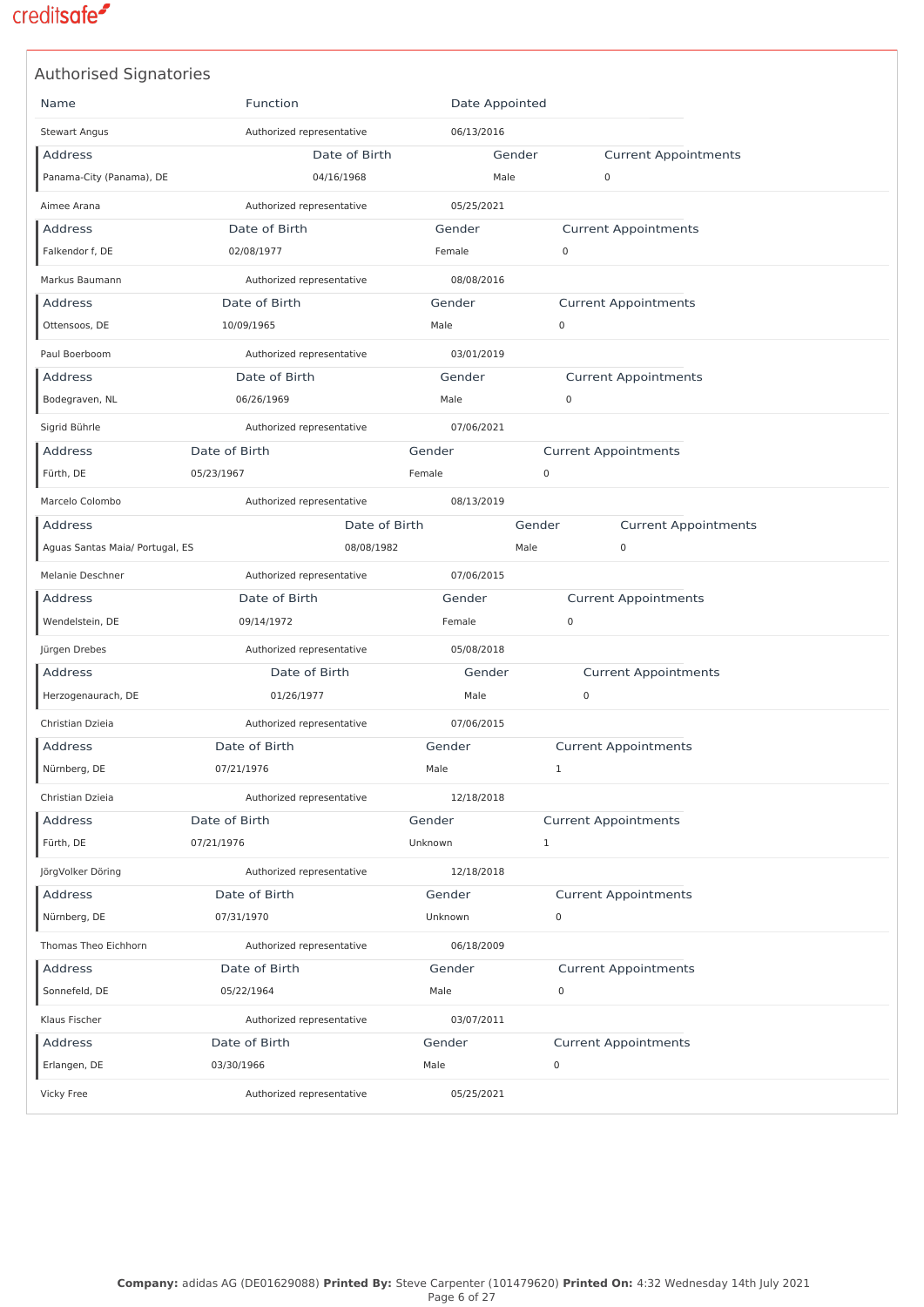| Address                   | Date of Birth                                                                                                            | Gender     |             | <b>Current Appointments</b> |  |
|---------------------------|--------------------------------------------------------------------------------------------------------------------------|------------|-------------|-----------------------------|--|
| Nürnberg, DE              | 07/08/1970                                                                                                               | Female     |             | $\mathsf 0$                 |  |
| Nicole Ghezali            | Authorized representative                                                                                                | 04/14/2021 |             |                             |  |
| Address                   | Date of Birth                                                                                                            |            | Gender      | <b>Current Appointments</b> |  |
| Herzogenaurach, DE        | 05/13/1972                                                                                                               |            | Female      | $\mathsf 0$                 |  |
| Nigel Griffiths           | Authorized representative                                                                                                | 08/13/2019 |             |                             |  |
| <b>Address</b>            | Date of Birth                                                                                                            |            | Gender      | <b>Current Appointments</b> |  |
| Herzogenaurach, DE        | 06/04/1960                                                                                                               |            | Male        | $\mathsf{O}\xspace$         |  |
| Claus Heckerott           | Authorized representative                                                                                                | 08/18/2003 |             |                             |  |
| Address                   | Date of Birth                                                                                                            |            | Gender      | <b>Current Appointments</b> |  |
| Herzogenaurach, 91074, DE | 09/19/1962                                                                                                               |            | Male        | 0                           |  |
| Jan Heinemann             | Authorized representative                                                                                                | 12/18/2018 |             |                             |  |
| <b>Address</b>            | Date of Birth                                                                                                            | Gender     |             | <b>Current Appointments</b> |  |
| Köln, DE                  | 03/10/1973                                                                                                               | Unknown    | $\mathbf 0$ |                             |  |
| Silja Hintz               | Authorized representative                                                                                                | 01/02/2020 |             |                             |  |
| <b>Address</b>            | Date of Birth                                                                                                            | Gender     |             | <b>Current Appointments</b> |  |
| Nürnberg, DE              | 12/19/1978                                                                                                               | Female     |             | 0                           |  |
| Arthur Hoeld              | Authorized representative                                                                                                | 08/08/2016 |             |                             |  |
| <b>Address</b>            | Date of Birth                                                                                                            | Gender     |             | <b>Current Appointments</b> |  |
| Nürnberg, DE              | 11/22/1969                                                                                                               | Male       |             | 0                           |  |
| Andreas Hubert            | Authorized representative                                                                                                | 05/25/2021 |             |                             |  |
| <b>Address</b>            | Date of Birth                                                                                                            | Gender     |             | <b>Current Appointments</b> |  |
| Luzern, CH                | 11/20/1975                                                                                                               | Male       | 0           |                             |  |
| Björn Jäger               | Authorized representative                                                                                                | 06/13/2016 |             |                             |  |
| Address                   | Date of Birth                                                                                                            | Gender     |             | <b>Current Appointments</b> |  |
| Nürnberg, DE              | 03/29/1977                                                                                                               | Male       |             | 0                           |  |
| Winand Krawinkel          | Authorized representative                                                                                                | 11/20/2013 |             |                             |  |
| Address                   | Date of Birth                                                                                                            | Gender     |             | <b>Current Appointments</b> |  |
| Altdorf, DE               | 11/27/1963                                                                                                               | Male       | 0           |                             |  |
| Sven Kuennemann           | Authorized representative                                                                                                | 08/18/2020 |             |                             |  |
| Address                   | Date of Birth                                                                                                            | Gender     |             | <b>Current Appointments</b> |  |
| Stuhr, DE                 | 11/20/1980                                                                                                               | Male       | $\mathbf 0$ |                             |  |
| Markus Kürten             | Authorized representative                                                                                                | 09/07/2007 |             |                             |  |
| Address                   | Date of Birth                                                                                                            |            | Gender      | <b>Current Appointments</b> |  |
| Herzogenaurach, 91074, DE | 09/13/1975                                                                                                               |            | Male        | $\mathsf 0$                 |  |
|                           | We have provided only the first 25 rows of data, for more rows please visit our website or contact your account manager. |            |             |                             |  |

### Previous Directors

| <b>Directors Summary</b>       |                                 |                        |
|--------------------------------|---------------------------------|------------------------|
| <b>Total Current Directors</b> | <b>Total Previous Directors</b> | Authorised Signatories |
|                                | Ճ                               | 48                     |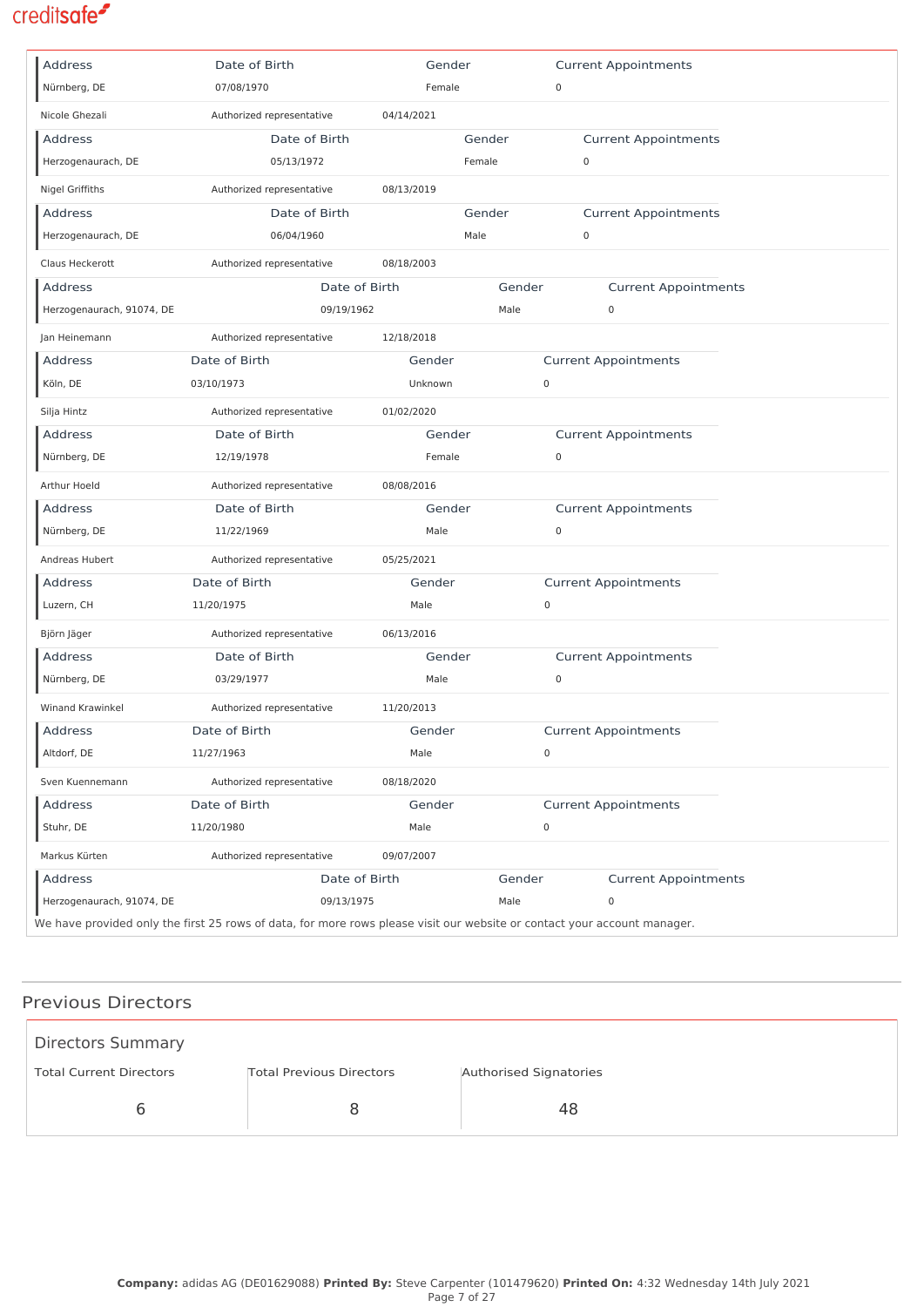| <b>Previous Directors</b> |                              |                         |                        |                         |
|---------------------------|------------------------------|-------------------------|------------------------|-------------------------|
| Name                      | Function                     | <b>Resignation Date</b> | • Current Appointments | ● Previous Appointments |
| Mr Gil Steyaert           | Member of the managing board | 03/08/2019              | $\mathbf 0$            |                         |
| Mr Robin Stalker          | Member of the managing board | 06/08/2017              | $\mathbf 0$            | 5                       |
| Mr Herbert Hainer         | Member of the managing board | 11/16/2016              | 2                      | 2                       |
| Mr Erich Stamminger       | Member of the managing board | 03/18/2014              | $\mathbf 0$            |                         |
| Mr Glenn Bennet           | Member of the managing board | 09/13/2017              | $\mathbf 0$            | 1                       |
| Ms Karen Parkin           | Member of the managing board | 07/13/2020              | $\mathbf 0$            |                         |
| Mr Eric Liedtke           | Member of the managing board | 01/02/2020              | $\mathbf 0$            |                         |
| Ms Gil Steyaert           | Member of the managing board | 03/09/2019              | 0                      | 1                       |
|                           |                              |                         |                        |                         |

### Shareholders

| Shareholders               |               |                          |                          |
|----------------------------|---------------|--------------------------|--------------------------|
| Name                       | <b>Shares</b> | City                     | Country                  |
| Institutionelle Investoren | 91.00%        | $\overline{\phantom{a}}$ | $\overline{\phantom{a}}$ |
| Private Anleger            | 8.00%         | $\overline{\phantom{0}}$ | $\overline{\phantom{a}}$ |
| adidas AG                  | 1.00%         | Herzogenaurach           | (DE)                     |

## Group

### Group Structure

| Summary                                                  |                               |         |                          |                             |                       |                          |                              |                          |
|----------------------------------------------------------|-------------------------------|---------|--------------------------|-----------------------------|-----------------------|--------------------------|------------------------------|--------------------------|
| <b>Group Structure</b>                                   | 161 companies in 63 countries |         |                          | <b>Minority Shares</b>      |                       | 2 companies in 1 country |                              |                          |
|                                                          |                               |         |                          |                             |                       |                          |                              |                          |
| Group Structure                                          |                               |         |                          |                             |                       |                          |                              |                          |
| <b>Company Name</b>                                      |                               | Country | <b>Share</b>             | Latest<br><b>Financials</b> | Safe<br><b>Number</b> | <b>Score</b>             | Limit                        | <b>Revenue</b>           |
| <b>ADIDAS AG</b>                                         |                               | (DE)    |                          | 12/31/2019                  | DE01629088            | 92                       | $\bullet$ €15M               | €23.9B                   |
| ADIDAS LEVANT LIMITED                                    |                               | (AE)    |                          |                             | AE10581412            | $\overline{\phantom{a}}$ |                              | $\bar{a}$                |
| ADIDAS AUSTRIA GMBH                                      |                               | (AT)    |                          | 12/31/2019                  | AT04657791            | $\sim$                   |                              |                          |
| ADIDAS, OOO                                              |                               | (RU)    |                          |                             |                       | $\overline{\phantom{a}}$ | $\qquad \qquad \blacksquare$ | $\sim$                   |
| ADIDAS SPORT GMBH                                        |                               | (CH)    | $\overline{\phantom{a}}$ | $\sim$                      | CH01071988            | 43                       | CHF200K                      | $\sim$                   |
| $\qquad \qquad =$<br>ADIDAS BETEILIGUNGSGESELLSCHAFT MBH |                               | (DE)    |                          | 12/31/2019                  | DE00725928            | $\bullet$ 83             | $\bullet$ $\epsilon$ 15M     | $\overline{\phantom{a}}$ |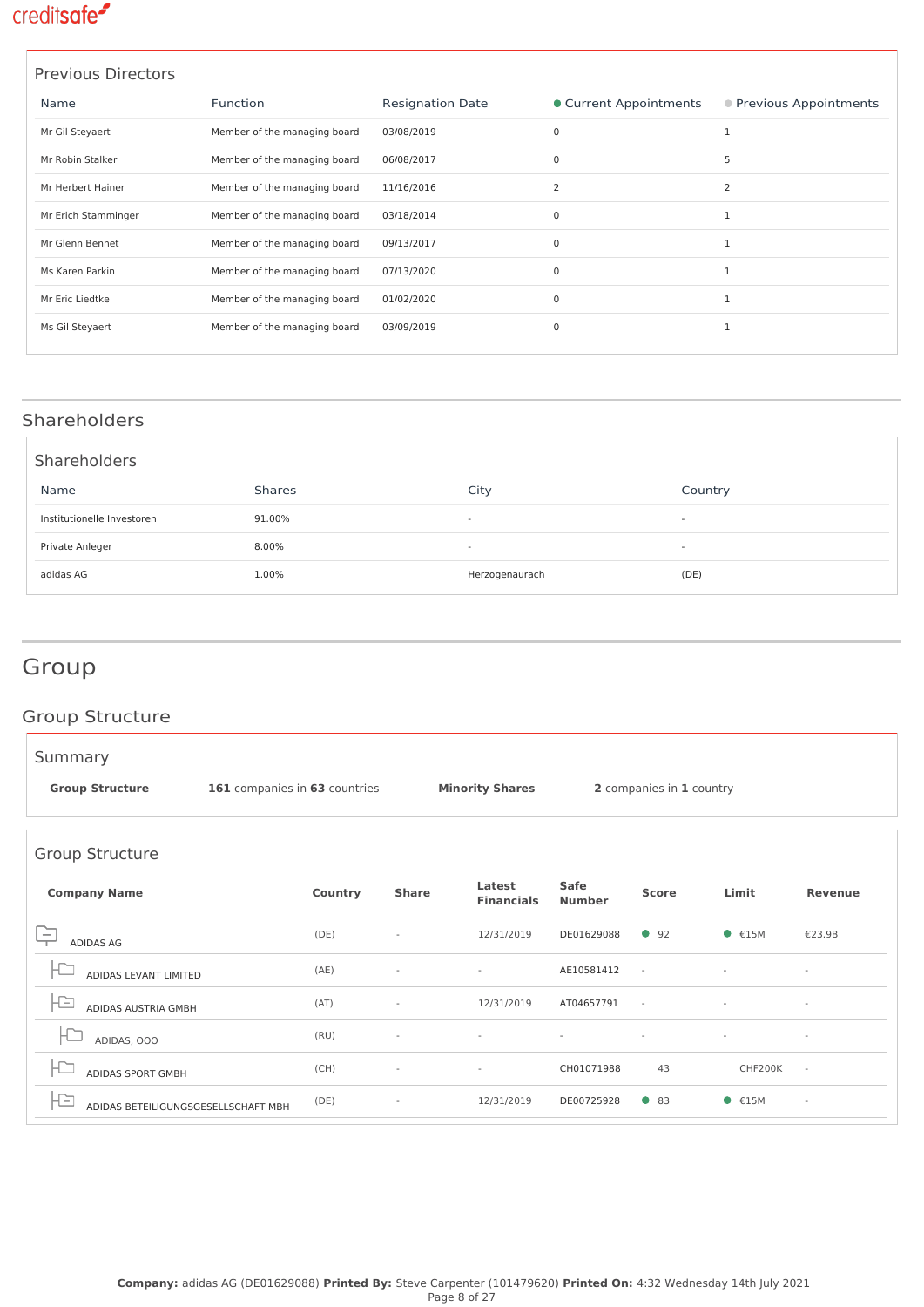| (ES)                                                   | 12/31/2020 | ES02293925 | •50            |                           | €354M  |
|--------------------------------------------------------|------------|------------|----------------|---------------------------|--------|
| (CN)                                                   |            |            |                |                           |        |
| (BR)                                                   |            |            |                |                           |        |
| (BR)<br>ADIDAS FRANCHISE BRASIL SERVICOS LTDA          |            |            |                |                           |        |
| GEV GRUNDSTÜCKSGESELLSCHAFT HERZOGENA <sup>(DE)</sup>  | 12/31/2012 | DE00899333 | Inactive       | €0                        |        |
| ADIDAS INSURANCE & RISK CONSULTANTS GMBF (DE)          | 12/31/2019 | DE01576127 | $\bullet$ 87   | • 5765K                   |        |
| (DE)                                                   | 12/31/2012 | DE02013817 | Inactive       | €0                        |        |
| (DE)                                                   | 12/31/2012 | DE02099778 | Inactive       | €0                        |        |
| (DE)<br>FACTORY OUTLET HERZO-BASE GMBH & CO. KG        | 12/31/2012 | DE02100412 | Inactive       | €0                        |        |
| (DE)                                                   | 12/31/2012 | DE02101052 | Inactive       | €0                        |        |
| GEV GRUNDSTÜCKS-BETEILIGUNGSGESELLSCHA <sup>(DE)</sup> | 12/31/2013 | DE02479894 | Inactive       | €0                        |        |
| (DE)                                                   | 12/31/2012 | DE02590272 | Inactive       | €0                        |        |
| (DE)                                                   | 12/31/2019 | DE20491713 | Inactive       | €0                        |        |
| (DE)                                                   | 12/31/2019 | DE30733401 | Inactive       | €0                        |        |
| (FR)                                                   |            | FR07055170 |                |                           |        |
| (NL)                                                   |            | NL01990207 |                | $\bullet$ $\epsilon$ 0    |        |
| (EG)                                                   |            | EG00148885 | ÷,             |                           |        |
| (ES)                                                   | 12/31/2018 | ES00107806 | $\bullet$ 80   | $\bullet$ $\epsilon$ 832K | €34.5M |
| (FI)                                                   | 12/31/2018 | FI00821281 | 75             | €30K                      | €9.5M  |
| (FI)                                                   | 12/31/2020 | FI00922336 | $\overline{2}$ |                           | €29.6M |
| (HR)                                                   |            | HR90146726 |                |                           |        |
|                                                        |            |            |                |                           |        |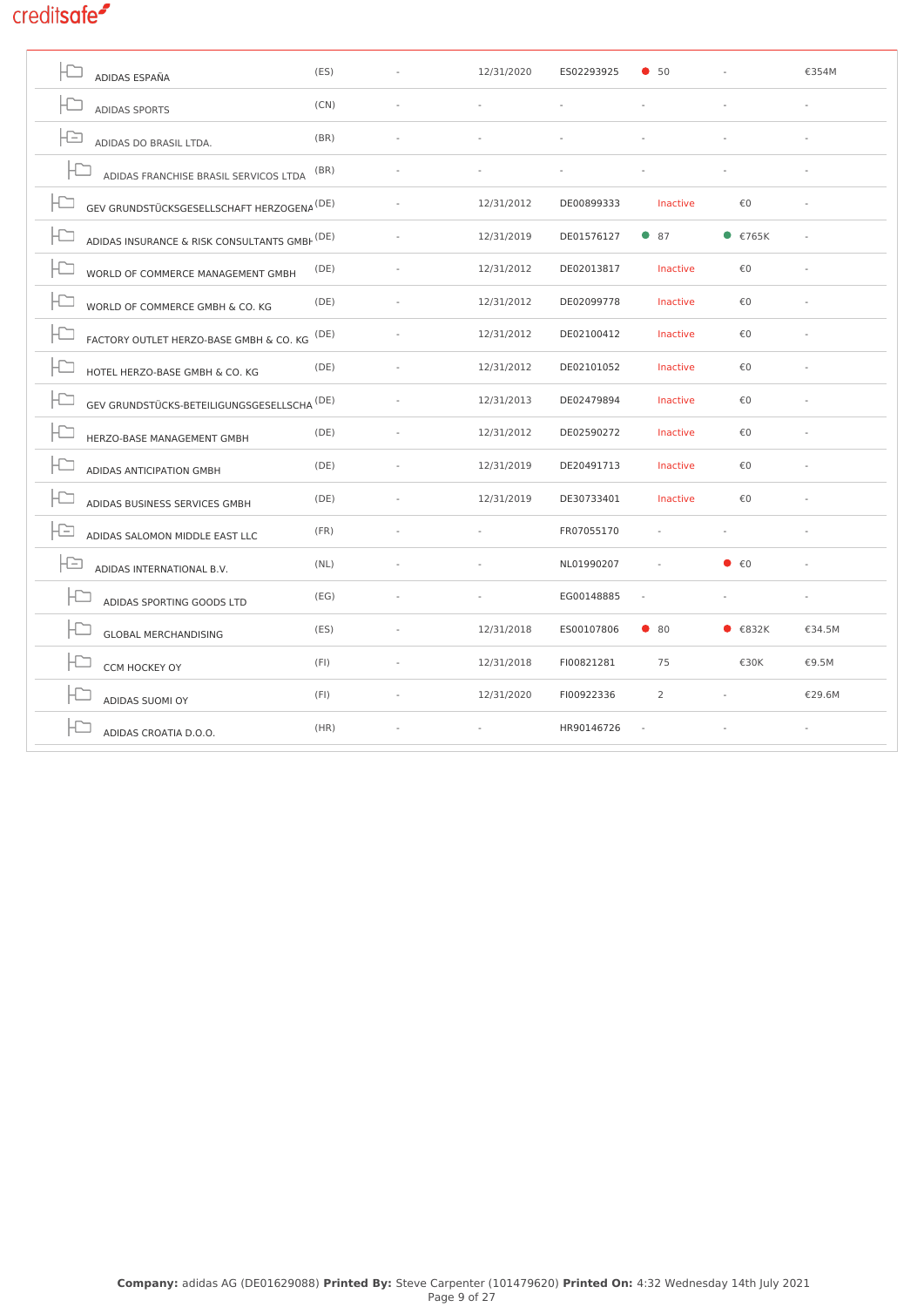|     | PT ADIDAS INDONESIA                                       | (ID) |                          | ID00009383 |               |                                   |                |
|-----|-----------------------------------------------------------|------|--------------------------|------------|---------------|-----------------------------------|----------------|
| H   | ADIDAS (IRELAND) LIMITED                                  | (IE) | 12/31/2019               | IE00123761 | •73           | $\bullet$ $\epsilon$ 335K         | €36.3M         |
|     | ADIDAS INTERNATIONAL RE DESIGNATED ACT $^{(\mathrm{IE})}$ |      | 12/31/2020               | IE00357141 | •77           | $\bullet$ $\epsilon$ 2.7M         | €28.7M         |
| la  | ADIDAS INTERNATIONAL TRADING B.V.                         | (NL) |                          | NL02004780 | $\omega$      | $\bullet$ $\epsilon$ <sup>0</sup> |                |
|     | ADIDAS INTERNATIONAL MARKETING B.V.                       | (NL) | $\overline{\phantom{a}}$ | NL02041602 | ÷,            | $\bullet$ $\epsilon$ <sup>0</sup> |                |
| ID  | ADIDAS INTERNATIONAL FINANCE B.V.                         | (NL) |                          | NL02087341 |               | $\bullet$ $\epsilon$ <sup>0</sup> |                |
|     | ADIDAS VENTURES B.V.                                      | (NL) |                          | NL02791665 |               | $\bullet$ $\epsilon$ 0            |                |
| IÐ  | ADIDAS INFRASTRUCTURE HOLDING B.V.                        | (NL) |                          | NL03443505 |               | $\bullet$ $\epsilon$ <sup>0</sup> |                |
|     | TRAFFORD PARK DC LIMITED                                  | (GB) | 12/31/2019               | UK04067524 | $\bullet$ 90  | $•$ £150K                         | £1.7M          |
| ID  | CONCEPT SPORT, S.A.                                       | (PA) |                          | PA90051349 |               |                                   |                |
|     | ADIDAS MARKET LAM. S.A.                                   | (PA) |                          | PA90647189 |               |                                   |                |
|     | ADIDAS (U.K.) LIMITED                                     | (GB) | 12/31/2019               | UK00747986 | $\bullet$ 100 | $•$ £3.5M                         | £1.1B          |
|     | ADISPORT CORPORATION                                      | (US) | $\overline{\phantom{a}}$ | US31200836 |               | Cash Transact-                    |                |
| ID  | ADIDAS (CHINA) CO., LTD.                                  | (CN) |                          |            |               |                                   |                |
|     | ADIDAS ARGENTINA S.A.                                     | (AR) |                          |            |               |                                   |                |
| IC- | ADIDAS AUSTRALIA PTY LIMITED                              | (AU) |                          |            |               |                                   |                |
| HD  | <b>ADIDAS BALTICS SIA</b>                                 | (LV) |                          |            |               |                                   |                |
| la  | ADIDAS BUSINESS SERVICES, LDA                             | (PT) |                          |            |               |                                   |                |
| IÐ  | ADIDAS PORTUGAL - ARTIGOS DE DESPORTO, <sup>(PT)</sup>    |      |                          |            |               |                                   |                |
|     | ADIDAS ROMANIA SRL                                        | (RO) |                          |            |               |                                   |                |
|     | ADIDAS SERVICES LIMITED                                   | (HK) |                          |            |               |                                   |                |
|     | ADIDAS TAIWAN LIMITED                                     | (TW) |                          |            |               |                                   |                |
|     | REEBOK ARGENTINA S.A.                                     | (AR) |                          |            |               |                                   |                |
|     | ADIDAS SERBIA DOO BEOGRAD                                 | (RS) |                          |            |               |                                   |                |
|     | ADIDAS SPOR MALZEMELERI SATIS VE PAZAR <sup>(TR)</sup>    |      |                          |            |               |                                   |                |
|     | ADIDAS FRANCE                                             | (FR) | 12/31/2019               | FR21979878 | $\bullet$ 100 | $\bullet$ $\epsilon$ 5M           | €763M          |
|     | ADIDAS LEBANON S.A.L.                                     | (LB) |                          | ÷,         |               |                                   | $\blacksquare$ |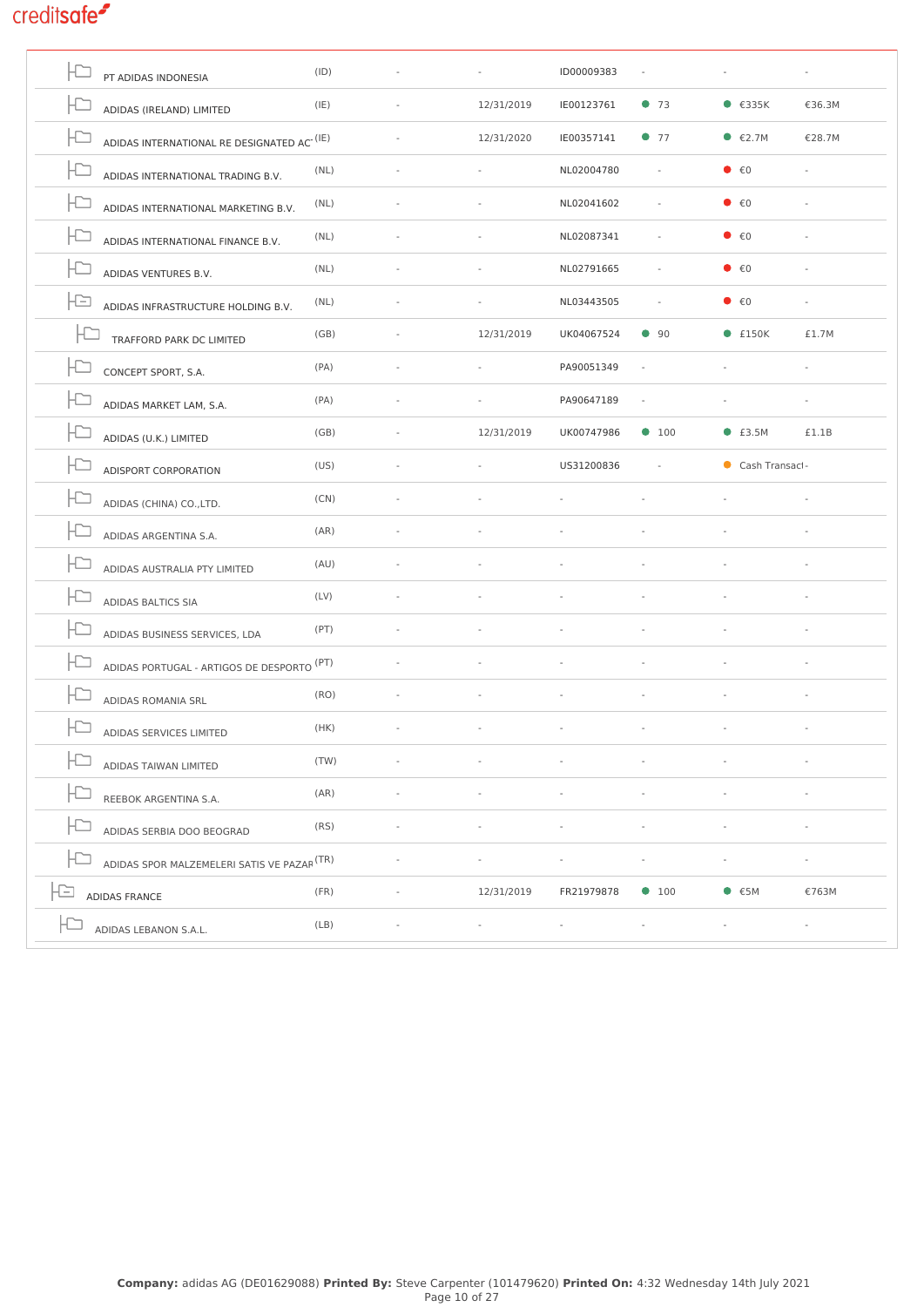| ADIDAS MIDDLE EAST S.A.L.                                   | (LB) |                          |             |                          |                                   |                          |
|-------------------------------------------------------------|------|--------------------------|-------------|--------------------------|-----------------------------------|--------------------------|
| ADIDAS JAPAN K.K.                                           | (IP) |                          | JP009539783 | 65                       | $*5M$                             |                          |
| ADIDAS INDUSTRIAL SA DE CV                                  | (MX) |                          | MX00062392  | $\bullet$ 49             | $•$ \$5K                          | \$500K                   |
| ADIDAS DE MEXICO SA DE CV                                   | (MX) | $\bar{a}$                | MX00077081  | $\bullet$ 42             | $•$ \$100K                        | \$35M                    |
| REEBOK DE MEXICO SA DE CV                                   | (MX) |                          | MX01059979  | $\bullet$ 49             | $•$ \$20K                         | \$4M                     |
| ADIDAS (MALAYSIA) SDN BHD                                   | (MY) | 12/31/2019               | MY03025170  | $\overline{\phantom{a}}$ | $\bullet$ RMO                     | RM107.6M                 |
| ADIDAS BENELUX B.V.                                         | (NL) |                          | NL01017948  |                          | $\bullet$ $\epsilon$ 0            |                          |
| ADIDAS BENELUX B.V.                                         | (NL) |                          | NL03651670  | $\sim$                   | $\bullet$ $\epsilon$ <sup>0</sup> |                          |
| ADIDAS NORGE AS                                             | (NO) | 12/31/2019               | NO00186685  | 70                       | $\bullet$ 1.2Kkr                  | 637.4Kkr                 |
| ADIDAS NEW ZEALAND LIMITED                                  | (NZ) |                          | NZ90240193  | ÷,                       |                                   |                          |
| ADIDAS LATIN AMERICA S.A.                                   | (PA) |                          | PA90428911  |                          |                                   |                          |
| ADIDAS SVERIGE AKTIEBOLAG                                   | (SE) | 12/31/2019               | SE00592544  | 83                       | 109.1Kkr                          | 1.8Mkr                   |
| ADIDAS SINGAPORE PTE LTD                                    | (SG) | $\sim$                   | SG90011255  | $\bar{a}$                |                                   |                          |
| ADIDAS TRGOVINA D.O.O.                                      | (SI) |                          | SI90063005  | $\bar{a}$                |                                   |                          |
| SLD OF ADIDAS/REEBOX                                        | (US) |                          | US33487627  | $-41$                    | \$3.5K                            |                          |
| Ð<br>REEBOK INTERNATIOANAL LTD                              | (US) |                          | US87064438  | 75                       | \$270K                            | \$18.1M                  |
| SPORTS LICENSED DIVISION OF THE ADIDAS GI <sup>(US)</sup>   |      |                          |             | ä,                       | $\bar{a}$                         | $\overline{\phantom{a}}$ |
| ADIDAS FINANCE SPAIN SA                                     | (ES) |                          |             |                          |                                   |                          |
| ADIDAS (SUZHOU) CO., LTD.                                   | (CN) |                          |             |                          |                                   |                          |
| ADIDAS-UKRAINA, DP                                          | (UA) |                          |             |                          |                                   |                          |
| ADIDAS BUSINESS SERVICES (DALIAN) CO., LTD. <sup>(CN)</sup> |      | $\overline{\phantom{a}}$ |             | ÷,                       | $\sim$                            | $\sim$                   |
| ADIDAS BUDAPEST SPORTCIKKELOEALLITO ES KE <sup>(HU)</sup>   |      |                          |             |                          |                                   |                          |
| ADIDAS INTERNATIONAL B.V.                                   | (NL) |                          |             |                          |                                   |                          |
| ADIDAS DANMARK A/S                                          | (DK) | 12/31/2020               | DK03048728  | 80                       | $\bullet$ 1.1Mkr                  |                          |
| ADIDAS ITALY S.P.A.                                         | (IT) | 12/31/2020               | IT09000455  | 89                       | $\bullet$ $\epsilon$ 3M           | €425.8M                  |
| ADIDAS INTERNATIONAL TRADING B.V.                           | (NL) |                          | NL02004781  |                          | $\bullet$ $\epsilon$ <sup>0</sup> |                          |
| Ηs<br>ADIDAS SOURCING LIMITED                               | (HK) |                          |             |                          |                                   |                          |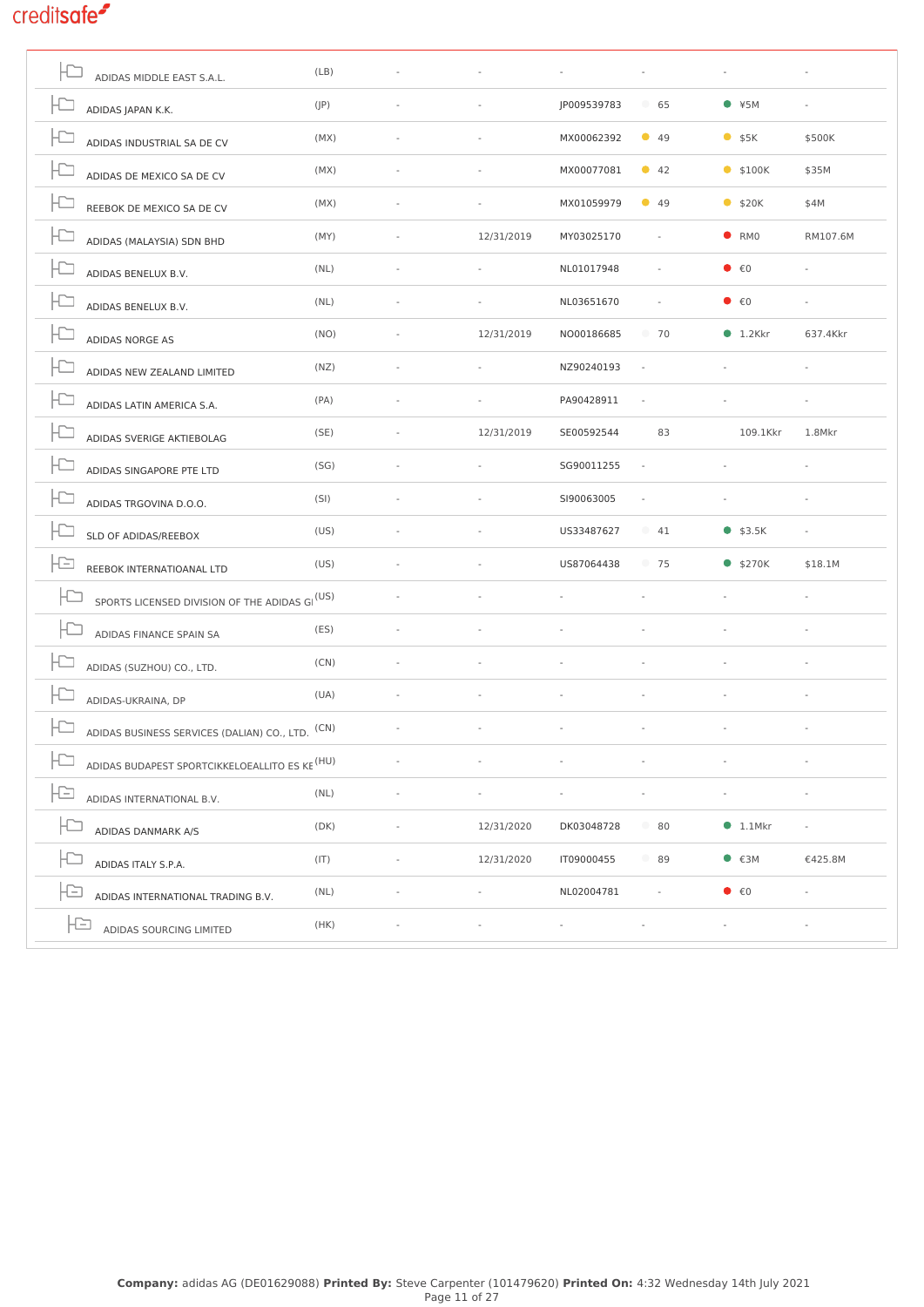| <b>ADIDAS SOURCING LIMITED</b>                      | (ID) |  |            |                                                                                                             |          |        |  |  |  |  |  |  |
|-----------------------------------------------------|------|--|------------|-------------------------------------------------------------------------------------------------------------|----------|--------|--|--|--|--|--|--|
| ADIDAS SALOMON KOREA TECHNICAL SERV <sup>(KR)</sup> |      |  |            |                                                                                                             |          |        |  |  |  |  |  |  |
| ΗJ<br>THE REPRESENTATIVE OFFICE OF ADIDAS S(VN)     |      |  |            |                                                                                                             |          |        |  |  |  |  |  |  |
| la<br>ADIDAS NORTH AMERICA, INC.                    | (US) |  |            |                                                                                                             |          |        |  |  |  |  |  |  |
| IÐ<br>ADIDAS AMERICA INC                            | (US) |  | US24519666 | 62                                                                                                          | $•$ \$1M | \$300M |  |  |  |  |  |  |
| TEXTRONICS, INC.                                    | (US) |  | US46103963 | 53                                                                                                          | \$40.5K  | \$4M   |  |  |  |  |  |  |
| ADIDAS GROUP                                        | (US) |  | US86699055 | $\circ$ 81                                                                                                  | \$450K   | \$30M  |  |  |  |  |  |  |
| F<br>TEXTRONICS, INC.                               | (US) |  |            |                                                                                                             |          |        |  |  |  |  |  |  |
| ADIDAS VIETNAM COMPANY LIMITED                      | (VN) |  |            |                                                                                                             |          |        |  |  |  |  |  |  |
| ADIDAS SUOMI OY                                     | (FI) |  |            |                                                                                                             |          |        |  |  |  |  |  |  |
| <b>GLOBAL MERCHANDISING SL.</b>                     | (ES) |  |            |                                                                                                             |          |        |  |  |  |  |  |  |
| LIFE SPORT LTD                                      | (IL) |  |            |                                                                                                             |          |        |  |  |  |  |  |  |
| ADIDAS CROATIA D.O.O.                               | (HR) |  |            |                                                                                                             |          |        |  |  |  |  |  |  |
| ADIDAS INDONESIA, PT                                | (ID) |  |            |                                                                                                             |          |        |  |  |  |  |  |  |
| ADIDAS MARKET LAM, S.A.                             | (PA) |  |            |                                                                                                             |          |        |  |  |  |  |  |  |
| ADIDAS SPORTING GOODS LTD.                          | (EG) |  |            |                                                                                                             |          |        |  |  |  |  |  |  |
| CONCEPT SPORT, S.A.                                 | (PA) |  |            |                                                                                                             |          |        |  |  |  |  |  |  |
| CCM HOCKEY OY                                       | (FI) |  |            |                                                                                                             |          |        |  |  |  |  |  |  |
| <b>JUKJUN ADIDAS</b>                                | (KR) |  |            |                                                                                                             |          |        |  |  |  |  |  |  |
|                                                     |      |  |            | Group Structure contains more than 100 companies. Please visit our website to view the full Group Structure |          |        |  |  |  |  |  |  |

#### Minority Shares Company Name Country Share Latest Financials Safe Number Score Limit Revenue [FC Bayern München](https://app.creditsafe.com/companies/DE01745183) [AG](https://app.creditsafe.com/companies/DE01745183) (DE) 9.09% 06/30/2020 [DE01745183](https://app.creditsafe.com/companies/DE01745183) 88 €15M €698M [adidas AG](https://app.creditsafe.com/companies/DE01629088) (DE) 1% 12/31/2019 [DE01629088](https://app.creditsafe.com/companies/DE01629088) ● 92 €15M €23.9B

## Financials

### **HGB**

| <b>Financial Year</b> |            |            |            |
|-----------------------|------------|------------|------------|
|                       | 12/31/2019 | 12/31/2018 | 12/31/2017 |
| Number of Weeks       | 52         | 52         | 52         |
| Currency              | <b>EUR</b> | <b>EUR</b> | <b>EUR</b> |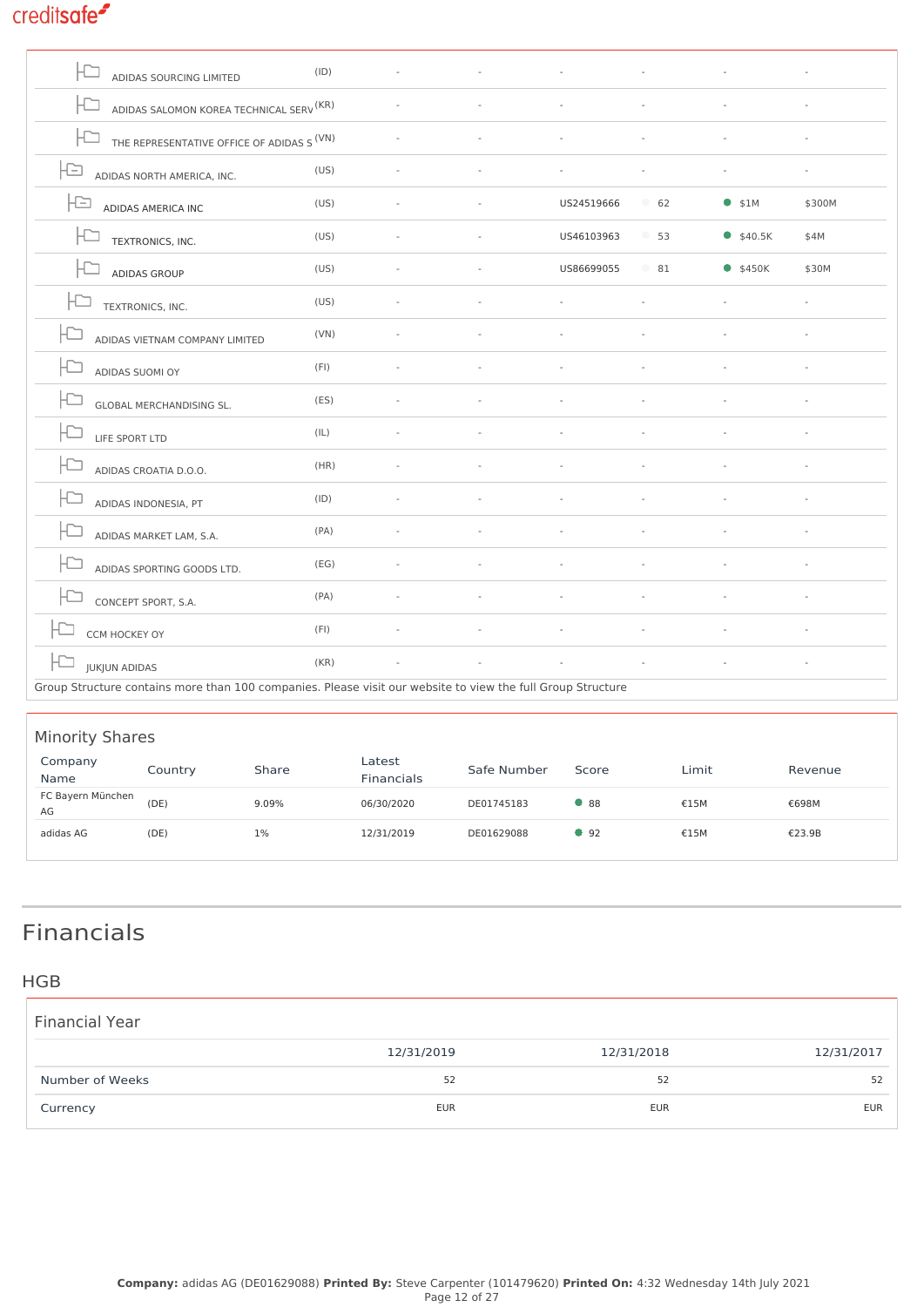| <b>Consolidated Accounts</b>             |                 |                    | Yes        |                 | Yes                  | Yes             |
|------------------------------------------|-----------------|--------------------|------------|-----------------|----------------------|-----------------|
| <b>Financial Accounting Type</b>         |                 |                    | <b>HGB</b> |                 | <b>HGB</b>           | HGB             |
|                                          |                 |                    |            |                 |                      |                 |
| Assets                                   |                 |                    |            |                 |                      |                 |
|                                          | 12/31/2019      |                    |            | 12/31/2018      |                      | 12/31/2017      |
| A. Assets                                | €8,652,000,000  | 49.2% △            |            | €5,799,000,000  | $1.3\%$              | €5,877,000,000  |
| I. Intangible Assets<br>II. Fixed Assets | €5,352,000,000  | $271.4\%$ $\Delta$ |            | €1,441,000,000  | 46.3% $\sigma$       | €2,683,000,000  |
| (long-term-assets)                       | €2,380,000,000  | $6.4\%$ $\Delta$   |            | €2,237,000,000  | $11.9\%$ $\Delta$    | €2,000,000,000  |
| III. Financial Assets                    | €920,000,000    | $28.0\%$           |            | €1,277,000,000  | $7.0\%$ $\Delta$     | €1,194,000,000  |
| <b>B. Current Assets</b>                 | €10,935,000,000 | $11.4\%$ $\Delta$  |            | €9,813,000,000  | 13.5% $\Delta$       | €8,645,000,000  |
| I. Inventory                             | €4,085,000,000  | $18.6\%$ $\Delta$  |            | €3,445,000,000  | $6.7\%$              | €3,692,000,000  |
| II. Receivables and<br>other assets      | €4,630,000,000  | $23.8\%$ $\Delta$  |            | €3,739,000,000  | $11.4\%$ $\Delta$    | €3,355,000,000  |
| therefrom trade<br>receivables           | €2,625,000,000  | $8.6\%$ $\Delta$   |            | €2,418,000,000  | 4.4% $\Delta$        | €2,315,000,000  |
| IV. Liquid Assets                        | €2,220,000,000  | $15.6\%$           |            | €2,629,000,000  | $64.5\%$ $\Delta$    | €1,598,000,000  |
| D. Deferred Tax<br>(assets)              | €1,093,000,000  |                    | $\bar{a}$  |                 |                      |                 |
| <b>Balance Sheet Total</b>               | €20,680,000,000 | 32.5% $\triangle$  |            | €15,612,000,000 | $7.5\%$ $\Delta$     | €14,522,000,000 |
| Liabilities                              |                 |                    |            |                 |                      |                 |
|                                          | 12/31/2019      |                    |            | 12/31/2018      |                      | 12/31/2017      |
| A. Equity                                | €7,057,000,000  | $10.9\%$ $\Delta$  |            | €6,363,000,000  | $1.1\%$              | €6,435,000,000  |
| I. Subscribed Capital                    | €196,000,000    | $1.5\%$            |            | €199,000,000    | $2.5\%$              | €204,000,000    |
| Fixed Equity                             | €0              |                    | ÷,         | €0              |                      | €0              |
| Variable Equity                          | €0              |                    | ä,         | €0              |                      | €0              |
| III. Revenue Reserve                     | €6,600,000,000  | $6.8\%$ $\Delta$   |            | €6,177,000,000  | 1.1% $\sigma$        | €6,246,000,000  |
| <b>B.</b> Accruals                       | €2,550,000,000  | 58.8% $\Delta$     |            | €1,606,000,000  | 43.5% $\Delta$       | €1,119,000,000  |
| therefrom accruals<br>for pension        | €229,000,000    | $6.9\%$            |            | €246,000,000    | 17.4% $\bullet$      | €298,000,000    |
| therefrom accruals<br>for tax            | €618,000,000    |                    |            |                 |                      |                 |
| C. Liabilities                           | €10,793,000,000 | $45.8\%$ $\Delta$  |            | €7,401,000,000  | $18.1\%$ $\triangle$ | €6,269,000,000  |
| therefrom Trade<br>Payables              | €2,703,000,000  | $17.5\%$ $\Delta$  |            | €2,300,000,000  | $16.5\%$ $\Delta$    | €1,975,000,000  |
| E. Defered Tax<br>Liabilities            | €280,000,000    | $15.7\%$ $\Delta$  |            | €242,000,000    | $65.4\%$             | €699,000,000    |
| <b>Balance Sheet Total</b>               | €20,680,000,000 | 32.5% $\Delta$     |            | €15,612,000,000 | $7.5\%$ $\Delta$     | €14,522,000,000 |
| Profit & Loss                            |                 |                    |            |                 |                      |                 |
|                                          | 12/31/2019      |                    |            | 12/31/2018      |                      | 12/31/2017      |
| Turnover                                 | €23,640,000,000 | $7.9\%$ $\Delta$   |            | €21,915,000,000 | 3.3% $\Delta$        | €21,218,000,000 |
| <b>Other Operational</b><br>Revenue      | €210,000,000    | $18.0\%$ $\Delta$  |            | €178,000,000    | $28.2\%$             | €248,000,000    |
|                                          |                 |                    |            |                 |                      |                 |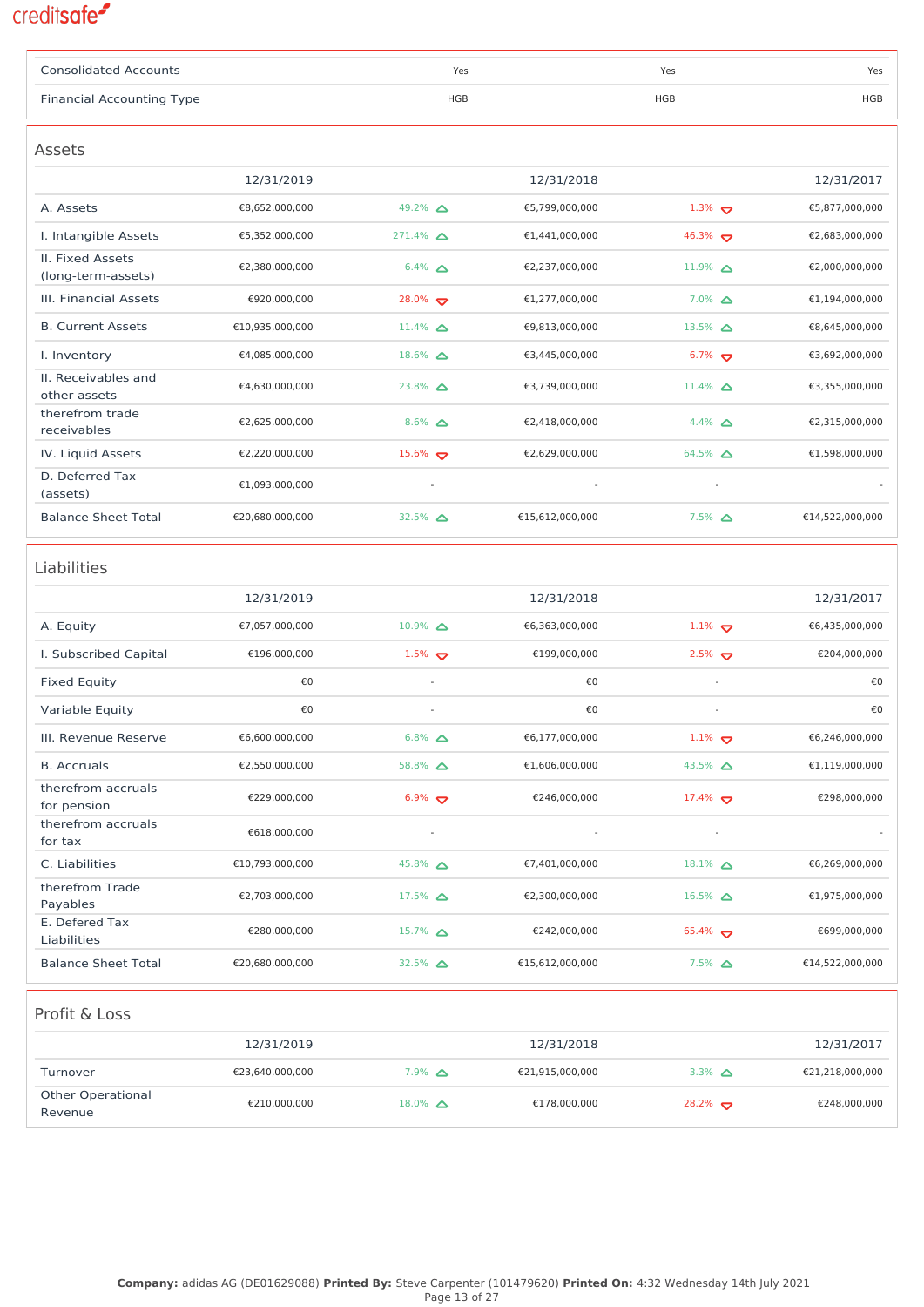| Other Costs                                                                | €9,995,000,000    | $217.6\%$ $\triangle$    | €3,147,000,000           | $64.6\%$                 | €8,882,000,000 |
|----------------------------------------------------------------------------|-------------------|--------------------------|--------------------------|--------------------------|----------------|
| <b>Operational Result</b>                                                  | $-£7,183,000,000$ | $403.3\%$                | €2,368,000,000           | 14.4% $\land$            | €2.070.000.000 |
| therefrom other interest and<br>similar income                             | €64,000,000       | $12.3\%$ $\triangle$     | €57,000,000              | $23.9\%$ $\triangle$     | €46,000,000    |
| therefrom Interests and similar<br>expenses                                | €166.000.000      | $253.2\%$ $\triangle$    | €47.000.000              | $49.5\%$                 | €93.000.000    |
| <b>Ordinary Operational Result</b><br>(operational - and financial result) | €2,558,000,000    | $7.6\%$ $\triangle$      | €2.378.000.000           | $17.5\%$ $\triangle$     | €2,023,000,000 |
| <b>Tax</b>                                                                 | €640,000,000      | $\overline{\phantom{a}}$ | $\overline{\phantom{a}}$ | $\overline{\phantom{a}}$ |                |
| Other Taxes                                                                | ٠                 | $\overline{\phantom{a}}$ | €674,000,000             | $0.9\%$ $\triangle$      | €668,000,000   |
| Net Income                                                                 | €1,977,000,000    | $16.0\%$ $\triangle$     | €1,704,000,000           | $54.9\%$ $\triangle$     | €1,100,000,000 |

### Financial Year

|                                  | 12/31/2018 | 12/31/2017 |
|----------------------------------|------------|------------|
| Number of Weeks                  | 52         | 52         |
| Currency                         | <b>EUR</b> | <b>EUR</b> |
| <b>Consolidated Accounts</b>     | No         | No         |
| <b>Financial Accounting Type</b> | HGB        | <b>HGB</b> |

#### Assets 12/31/2018 12/31/2017 A. Assets 65,210,753,000 3.3%  $\triangle$ €5,042,227,000 I. Intangible Assets  $£161,891,000$  30.7% △ €123,855,000 II. Fixed Assets (long-termassets)  $6688,192,000$  12.8%  $\triangle$ €610,237,000 III. Financial Assets  $€4,360,670,000$  1.2% △ €4,308,135,000 B. Current Assets  $\epsilon_{4,180,005,000}$  14.6%  $\triangle$ €3,647,660,000  $E = 46,545,000$  and  $E = 46,545,000$  and  $E = 48,876,000$  and  $E = 48,876,000$ II. Receivables and other assets  $\epsilon_{2,655,425,000}$   $\epsilon_{3,261,565,000}$   $\epsilon_{3,261,565,000}$ therefrom trade receivables €139,176,000 - - III. Securities  $\epsilon_{604,194,000}$ IV. Liquid Assets  $€873,841,000$  159.1% △ €337,219,000 C. Prepaid Expenses  $\epsilon$ 99,584,000  $\epsilon$ 99,584,000  $\epsilon$ 0.9%  $\sigma$   $\epsilon$  168,372,000 E. Active difference Between the asset allocation  $€5,284,000$  6.3% △ €4,971,000 Balance Sheet Total  $\epsilon_{9,495,626,000}$  7.1%  $\triangle$ €8,863,230,000

### Liabilities

|                       | 12/31/2018     |                          | 12/31/2017     |
|-----------------------|----------------|--------------------------|----------------|
| A. Equity             | €2,634,000,000 | $2.6\%$                  | €2,703,949,000 |
| I. Subscribed Capital | €199,171,000   | $2.3\%$                  | €203,861,000   |
| Fixed Equity          | €0             | $\overline{\phantom{a}}$ | €0             |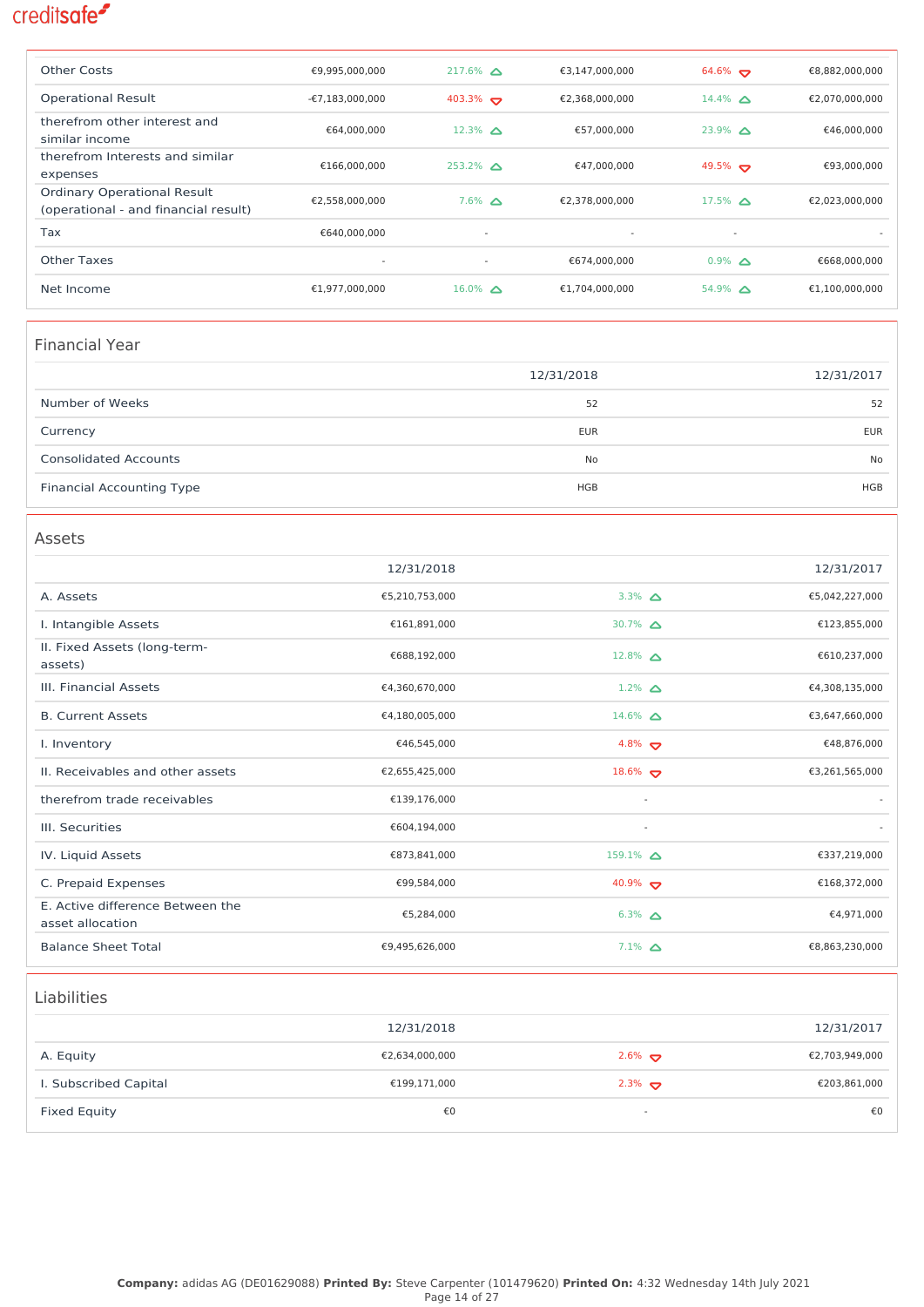| Variable Equity                | €0             | $\overline{\phantom{a}}$ | €0             |
|--------------------------------|----------------|--------------------------|----------------|
| II. Capital Reserve            | €1,325,380,000 | $1.2\%$ $\Delta$         | €1,309,932,000 |
| III. Revenue Reserve           | €404,036,000   | $34.5\%$                 | €616,842,000   |
| Balance sheet profit / loss    | €705,413,000   | $23.0\%$ $\triangle$     | €573,314,000   |
| <b>B.</b> Accruals             | €699,409,000   | $12.1\%$ $\triangle$     | €624,043,000   |
| therefrom accruals for pension | €133,115,000   | $\sim$                   |                |
| therefrom accruals for tax     | €33,084,000    | $\overline{\phantom{a}}$ |                |
| C. Liabilities                 | €6,139,588,000 | $11.0\%$ $\triangle$     | €5,530,596,000 |
| therefrom Trade Payables       | €169,157,000   | $11.4\%$ $\triangle$     | €151,804,000   |
| D. Deferred Income             | €19,519,000    | $1.5K%$ $\triangle$      | €1,210,000     |
| <b>Balance Sheet Total</b>     | €9,495,626,000 | $7.1\%$ $\Delta$         | €8,863,230,000 |

### Profit & Loss

|                                                                               | 12/31/2018     |                       | 12/31/2017     |
|-------------------------------------------------------------------------------|----------------|-----------------------|----------------|
| Turnover                                                                      | €4,127,278,000 | $10.6\%$ $\triangle$  | €3,732,306,000 |
| <b>Inventory Change</b>                                                       | €594,000       | $199.7\%$ $\Delta$    | $-6596,000$    |
| <b>Other Operational Revenue</b>                                              | €515,872,000   | $2.6\%$ $\Delta$      | €502,724,000   |
| Cost of raw materials                                                         | €1,538,444,000 | $19.0\%$ $\triangle$  | €1,292,482,000 |
| Staff                                                                         | €730,897,000   | $5.6\%$ $\Delta$      | €692,064,000   |
| Amortisation                                                                  | €97,569,000    | $7.7\%$ $\Delta$      | €90,555,000    |
| <b>Other Costs</b>                                                            | €2,281,715,000 | $5.2\%$ $\triangle$   | €2,169,678,000 |
| <b>Operational Result</b>                                                     | $-64,881,000$  | 52.8% $\triangle$     | $-£10,345,000$ |
| therefrom other interest and<br>similar income                                | €48,051,000    |                       |                |
| therefrom Interests and similar<br>expenses                                   | €51,397,000    | $\sim$                |                |
| <b>Financial Result</b>                                                       | €1,542,411,000 | $135.1\%$ $\Delta$    | €655,982,000   |
| <b>Ordinary Operational Result</b><br>(operational - and financial<br>result) | €1,537,530,000 | $138.1\%$ $\triangle$ | €645,884,000   |
| Tax                                                                           | €112,965,000   | $17.4\%$ $\Delta$     | €96,188,000    |
| <b>Other Taxes</b>                                                            | €1,019,000     | 321.1% $\triangle$    | €242,000       |
| Net Income                                                                    | €1,423,546,000 | $159.1\%$ $\Delta$    | €549,454,000   |

#### IFRS

| <b>Financial Year</b>        |            |            |            |
|------------------------------|------------|------------|------------|
|                              | 12/31/2019 | 12/31/2018 | 12/31/2017 |
| Number of Weeks              | 52         | 52         | 52         |
| Currency                     | <b>EUR</b> | <b>EUR</b> | <b>EUR</b> |
| <b>Consolidated Accounts</b> | Yes        | Yes        | Yes        |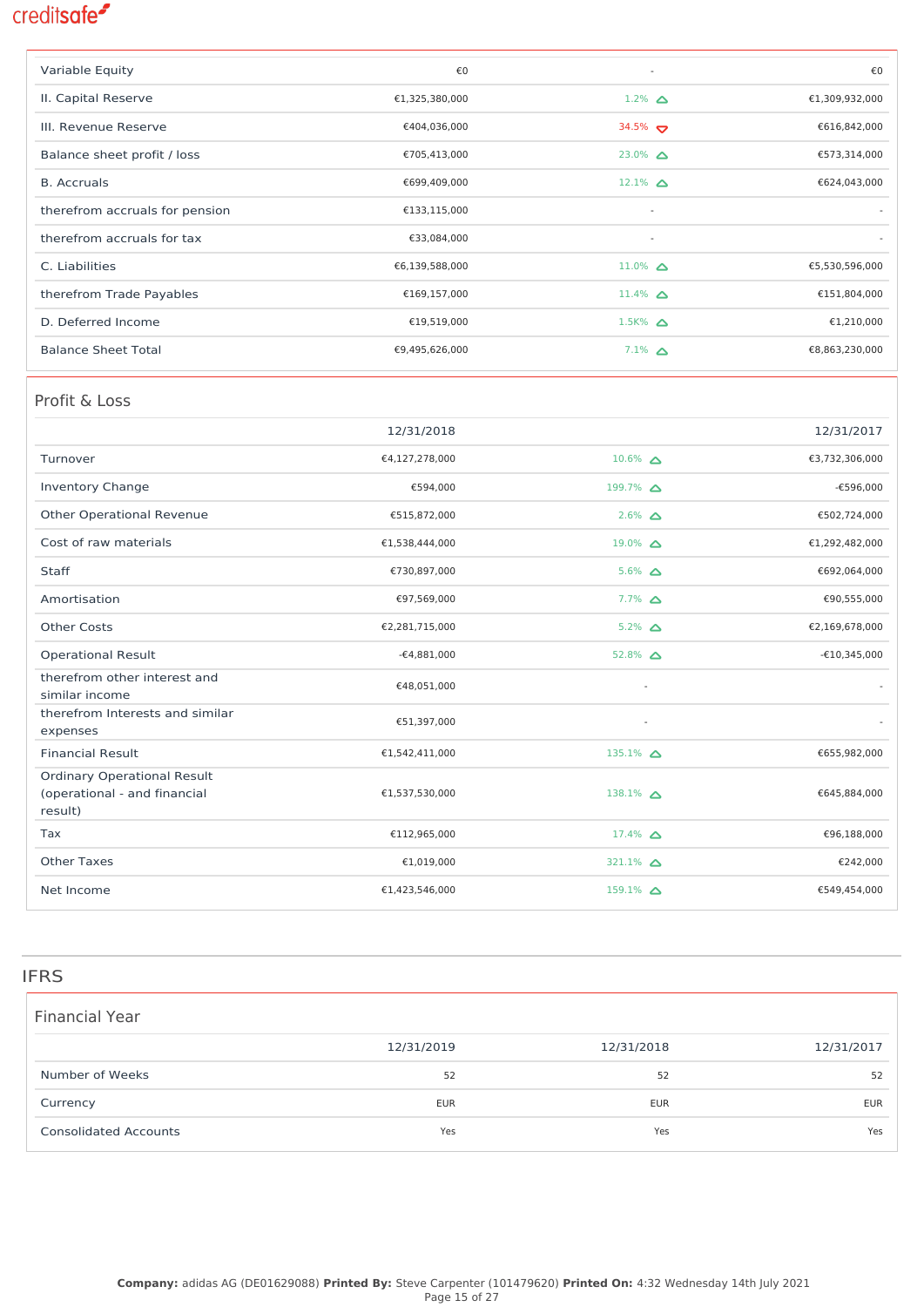| <b>Financial Accounting Types</b> |                |                          | <b>IFRS</b> |                | <b>IFRS</b>              |  | <b>IFRS</b>    |
|-----------------------------------|----------------|--------------------------|-------------|----------------|--------------------------|--|----------------|
| Tangible Assets                   |                |                          |             |                |                          |  |                |
|                                   | 12/31/2019     |                          |             | 12/31/2018     |                          |  | 12/31/2017     |
| Land & Building                   | €0             | L,                       |             | €0             |                          |  | €0             |
| Plant & Machinery                 | €0             | L,                       |             | €0             | $\sim$                   |  | €0             |
| Other                             | €2,380,000,000 | $6.4\%$ $\Delta$         |             | €2,237,000,000 | 11.9% $\triangle$        |  | €2,000,000,000 |
| Total                             | €2,380,000,000 | $6.4\%$ $\Delta$         |             | €2,237,000,000 | 11.9% $\triangle$        |  | €2,000,000,000 |
| Intangible Assets                 |                |                          |             |                |                          |  |                |
|                                   | 12/31/2019     |                          |             | 12/31/2018     |                          |  | 12/31/2017     |
| Goodwill                          | €1,257,000,000 | $1.0\%$ $\Delta$         |             | €1,245,000,000 | $2.0\%$ $\Delta$         |  | €1,220,000,000 |
| Other                             | €4,095,000,000 | $2.0K%$ $\triangle$      |             | €196,000,000   | $86.6\%$                 |  | €1,463,000,000 |
| Total                             | €5,352,000,000 | $271.4\%$ $\Delta$       |             | €1,441,000,000 | 46.3% $\sigma$           |  | €2,683,000,000 |
| <b>Other Fixed Assets</b>         |                |                          |             |                |                          |  |                |
|                                   | 12/31/2019     |                          |             | 12/31/2018     |                          |  | 12/31/2017     |
| Investments                       | €0             | $\overline{\phantom{a}}$ |             | €0             | $\overline{\phantom{a}}$ |  | €0             |
| Loans to Group                    | €0             | ÷,                       |             | €0             |                          |  | €0             |
| Other Loans                       | €0             | $\overline{\phantom{a}}$ |             | €0             | $\blacksquare$           |  | €0             |
| Miscellaneous Fixed<br>Assets     | €920,000,000   | $28.0\%$                 |             | €1,277,000,000 | $7.0\%$ $\Delta$         |  | €1,194,000,000 |
| Total                             | €920,000,000   | $28.0\%$                 |             | €1,277,000,000 | $7.0\%$ $\Delta$         |  | €1,194,000,000 |
| <b>Total Fixed Assets</b>         | €8,652,000,000 | 49.2% △                  |             | €5,799,000,000 | $1.3\%$                  |  | €5,877,000,000 |
| Inventory                         |                |                          |             |                |                          |  |                |
|                                   | 12/31/2019     |                          |             | 12/31/2018     |                          |  | 12/31/2017     |
| Raw Material                      | €0             |                          |             | €0             |                          |  | €0             |
| Work in Progress                  | €0             |                          |             | €0             |                          |  | €0             |
| <b>Finished Goods</b>             | €0             |                          |             | €0             |                          |  | €0             |
| Other Inventories                 | €4,085,000,000 | $18.6\%$ $\Delta$        |             | €3,445,000,000 | $6.7\%$                  |  | €3,692,000,000 |
| Total                             | €4,085,000,000 | $18.6\%$ $\Delta$        |             | €3,445,000,000 | $6.7\%$                  |  | €3,692,000,000 |
| Receivables                       |                |                          |             |                |                          |  |                |
|                                   | 12/31/2019     |                          |             | 12/31/2018     |                          |  | 12/31/2017     |
| Trade                             | €2,625,000,000 | $8.6\%$ $\Delta$         |             | €2,418,000,000 | 4.4% $\Delta$            |  | €2,315,000,000 |
| Group                             | €0             | $\overline{\phantom{a}}$ |             | €0             |                          |  | €0             |
| Due after 1 year                  | €0             | L,                       |             | €0             | $\blacksquare$           |  | €0             |
| Miscellaneous                     | €2,005,000,000 | $51.8\%$ $\Delta$        |             | €1,321,000,000 | $27.0\%$ $\Delta$        |  | €1,040,000,000 |
| Total                             | €4,630,000,000 | $23.8\%$ $\Delta$        |             | €3,739,000,000 | $11.4\%$ $\Delta$        |  | €3,355,000,000 |
|                                   |                |                          |             |                |                          |  |                |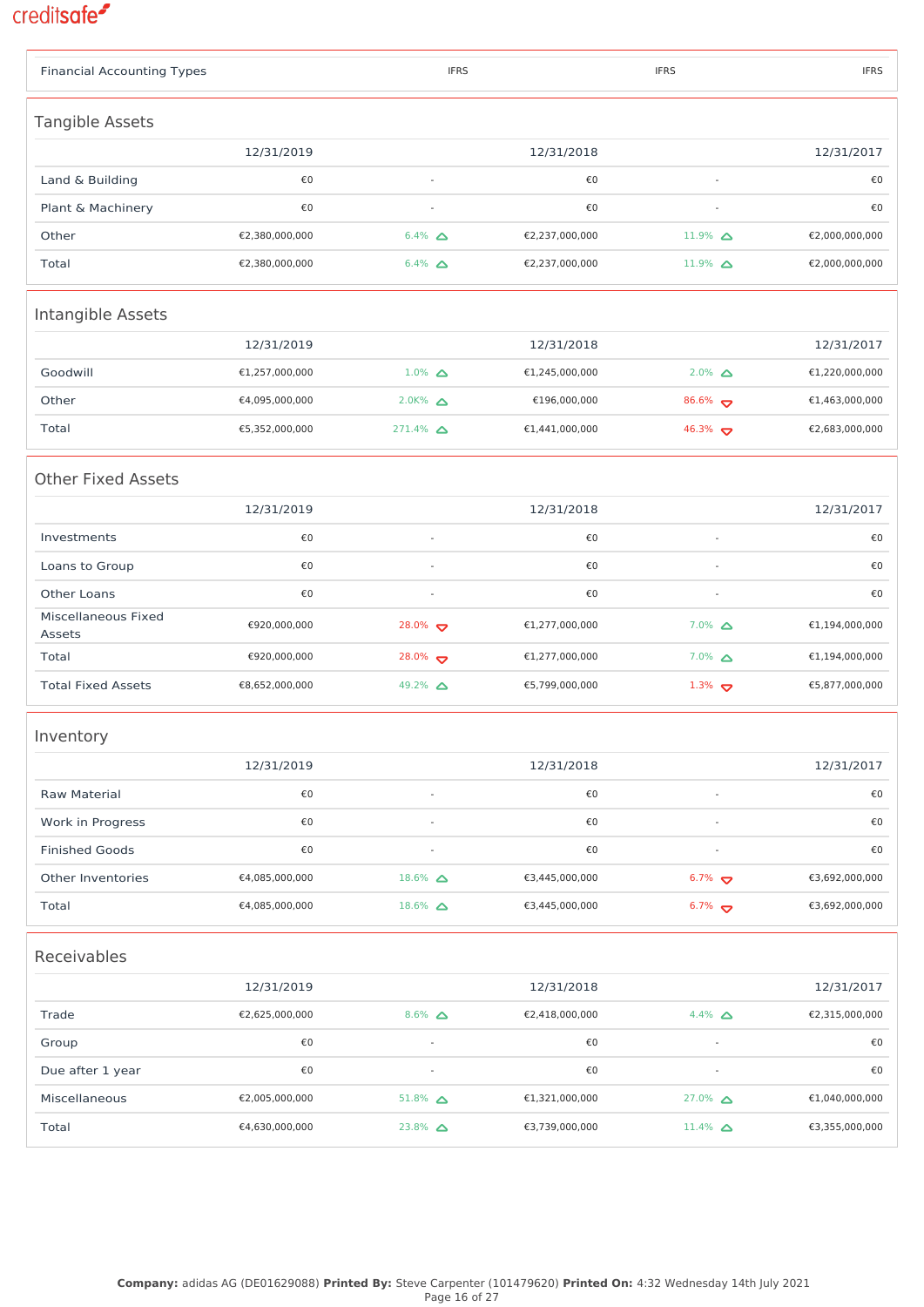| Cash                        | €2,220,000,000  | $15.6\%$                 | €2,629,000,000  | 64.5% $\Delta$           | €1,598,000,000  |
|-----------------------------|-----------------|--------------------------|-----------------|--------------------------|-----------------|
| <b>Other Current Assets</b> | €1,093,000,000  | $\overline{\phantom{a}}$ | €0              | $\overline{\phantom{a}}$ | €0              |
| <b>Total Current Assets</b> | €12,028,000,000 | $22.6\%$ $\triangle$     | €9,813,000,000  | 13.5% $\triangle$        | €8,645,000,000  |
| <b>Total Assets</b>         | €20,680,000,000 | 32.5% $\Delta$           | €15,612,000,000 | $7.5\%$ $\triangle$      | €14,522,000,000 |

| <b>Liabilities</b>  |                 |                          |                |                          |                |
|---------------------|-----------------|--------------------------|----------------|--------------------------|----------------|
|                     | 12/31/2019      |                          | 12/31/2018     |                          | 12/31/2017     |
| Trade               | €2,703,000,000  | $17.5\%$ $\triangle$     | €2,300,000,000 | $16.5\%$ $\triangle$     | €1,975,000,000 |
| Bank                | €0              | $\sim$                   | €0             | $\overline{\phantom{a}}$ | €0             |
| Other Loans/Finance | €0              | $\sim$                   | €0             | $\overline{\phantom{a}}$ | €0             |
| Group               | €0              | $\overline{\phantom{a}}$ | €0             | $\overline{\phantom{a}}$ | €0             |
| Miscellaneous       | €10,920,000,000 | $57.1\%$ $\triangle$     | €6,949,000,000 | 13.7% $\triangle$        | €6,112,000,000 |
| Total               | €13,623,000,000 | 47.3% $\Delta$           | €9,249,000,000 | $14.4\%$ $\Delta$        | €8,087,000,000 |

### Share Capital & Reserves

|                                     | 12/31/2019     |                          | 12/31/2018     |                          | 12/31/2017     |
|-------------------------------------|----------------|--------------------------|----------------|--------------------------|----------------|
| Called Up Share<br>Capital          | €196.000.000   | $1.5\%$                  | €199,000,000   | $2.5\%$                  | €204,000,000   |
| Share Premium                       | €0             | $\overline{\phantom{a}}$ | €0             | $\overline{\phantom{a}}$ | €0             |
| Revenue Reserves                    | €0             | $\overline{\phantom{0}}$ | €0             | $\overline{\phantom{a}}$ | €0             |
| Other Reserves                      | €6,861,000,000 | $11.3\%$ $\triangle$     | €6,164,000,000 | $1.1\%$                  | €6,231,000,000 |
| <b>Total Shareholders</b><br>Equity | €7.057.000.000 | $10.9\%$ $\triangle$     | €6,363,000,000 | $1.1\%$                  | €6,435,000,000 |

### Other Financial Items

|                          | 12/31/2019        |                   | 12/31/2018      |                     | 12/31/2017      |
|--------------------------|-------------------|-------------------|-----------------|---------------------|-----------------|
| Net Worth                | €1.705.000.000    | $65.4\%$          | €4,922,000,000  | 31.2% $\triangle$   | €3,752,000,000  |
| <b>Working Capital</b>   | $-£1.595.000.000$ | 382.8% $\sigma$   | €564,000,000    | $1.1\%$ $\triangle$ | €558,000,000    |
| <b>Total Assets</b>      | €20.680.000.000   | 32.5% $\triangle$ | €15.612.000.000 | $7.5\%$ $\Delta$    | €14,522,000,000 |
| <b>Total Liabilities</b> | €13.623.000.000   | 47.3% $\Delta$    | €9,249,000,000  | $14.4\%$ $\Delta$   | €8,087,000,000  |

### Profit & Loss

|                           | 12/31/2019                |                          | 12/31/2018      |                      | 12/31/2017      |
|---------------------------|---------------------------|--------------------------|-----------------|----------------------|-----------------|
| Revenue                   | €23,850,000,000           | $8.0\%$ $\triangle$      | €22,093,000,000 | $2.9\%$ $\triangle$  | €21,466,000,000 |
| <b>Operating Cost</b>     | €31,033,000,000           | $57.3\%$ $\triangle$     | €19,725,000,000 | $1.7\%$ $\Delta$     | €19,396,000,000 |
| <b>Operating Profit</b>   | $-\epsilon$ 7.183.000.000 | 403.3% $\leftrightarrow$ | €2.368.000.000  | $14.4\%$ $\triangle$ | €2.070.000.000  |
| Financial Income          | €64.000.000               | $12.3\%$ $\triangle$     | €57.000.000     | $23.9\%$ $\triangle$ | €46.000.000     |
| <b>Financial Expenses</b> | €166.000.000              | $253.2\%$ $\triangle$    | €47.000.000     | 49.5% $\sigma$       | €93.000.000     |
| Profit Before Tax         | €2.558.000.000            | $7.6\%$ $\triangle$      | €2.378.000.000  | $17.5\%$ $\triangle$ | €2.023.000.000  |
| Tax                       | €640.000.000              | $5.0\%$                  | €674,000,000    | $0.9\%$ $\Delta$     | €668,000,000    |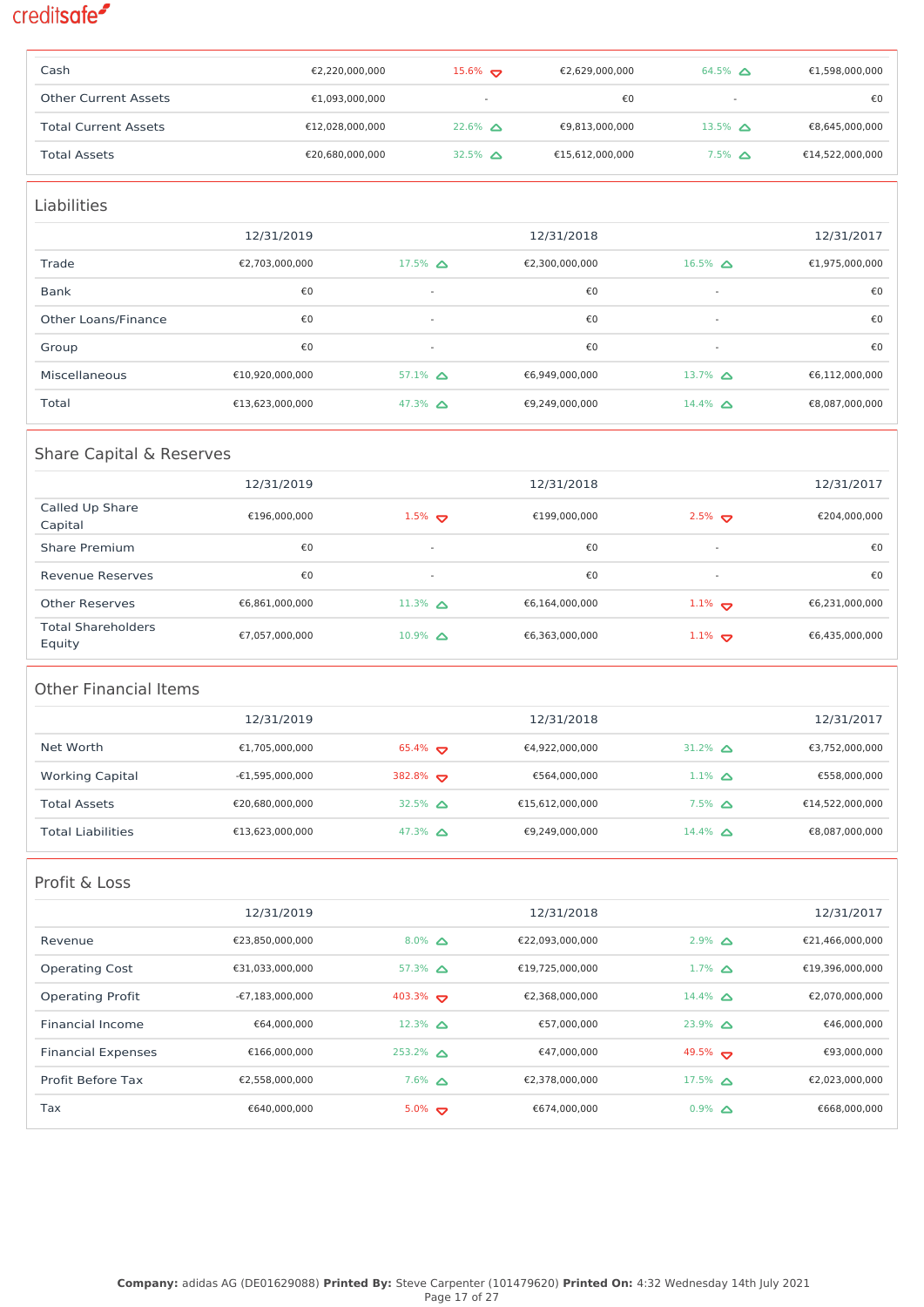| Profit After Tax                  | €1,918,000,000 | $12.6\%$ $\Delta$ | €1,704,000,000       | $25.8\%$ $\Delta$ | €1,355,000,000 |
|-----------------------------------|----------------|-------------------|----------------------|-------------------|----------------|
| <b>Other Appropriations</b>       | -€59,000,000   |                   |                      | $\sim$            | €255,000,000   |
| <b>Retained Profit</b>            | €1,977,000,000 | $16.0\%$ $\Delta$ | €1,704,000,000       | $54.9\%$ $\Delta$ | €1,100,000,000 |
|                                   |                |                   |                      |                   |                |
| <b>Financial Year</b>             |                |                   |                      |                   |                |
|                                   |                |                   | 12/31/2018           |                   | 12/31/2017     |
| Number of Weeks                   |                |                   | 52                   |                   | 52             |
| Currency                          |                |                   | <b>EUR</b>           |                   | <b>EUR</b>     |
| <b>Consolidated Accounts</b>      |                |                   | No                   |                   | No             |
| <b>Financial Accounting Types</b> |                |                   | <b>IFRS</b>          |                   | <b>IFRS</b>    |
| Tangible Assets                   |                |                   |                      |                   |                |
|                                   | 12/31/2018     |                   |                      |                   | 12/31/2017     |
| Land & Building                   |                | €352,986,000      | $2.8\%$ $\Delta$     |                   | €343,432,000   |
| Plant & Machinery                 |                | €26,512,000       | $16.4\%$ $\Delta$    |                   | €22,781,000    |
| Other                             |                | €308,694,000      | $26.5\%$ $\triangle$ |                   | €244,024,000   |
| Total                             |                | €688,192,000      | $12.8\%$ $\Delta$    |                   | €610,237,000   |
| Intangible Assets                 |                |                   |                      |                   |                |
|                                   | 12/31/2018     |                   |                      |                   | 12/31/2017     |
| Goodwill                          |                | €0                | $100.0\%$            |                   | €28,258,000    |
| Other                             |                | €161,891,000      | 69.3% $\Delta$       |                   | €95,597,000    |
| Total                             |                | €161,891,000      | 30.7% $\Delta$       |                   | €123,855,000   |
|                                   |                |                   |                      |                   |                |
| Other Fixed Assets                |                |                   |                      |                   |                |
|                                   | 12/31/2018     |                   |                      |                   | 12/31/2017     |
| Investments                       | €4,216,207,000 |                   | $0.3\%$ $\Delta$     |                   | €4,205,682,000 |
| Loans to Group                    |                | €40,200,000       | $0.5\%$ $\Delta$     |                   | €40,000,000    |
| Other Loans                       |                | €104,263,000      | $66.9\%$ $\Delta$    |                   | €62,453,000    |
| Miscellaneous Fixed Assets        |                | €0                | $\blacksquare$       |                   | €0             |
| Total                             | €4,360,670,000 |                   | $1.2\%$ $\Delta$     |                   | €4,308,135,000 |
| <b>Total Fixed Assets</b>         | €5,210,753,000 |                   | 3.3% $\Delta$        |                   | €5,042,227,000 |
| Inventory                         |                |                   |                      |                   |                |
|                                   | 12/31/2018     |                   |                      |                   | 12/31/2017     |
| Raw Material                      |                | €6,080,000        | $51.4\%$ $\Delta$    |                   | €4,016,000     |
| Work in Progress                  |                | €291,000          | 609.8% $\Delta$      |                   | €41,000        |
| <b>Finished Goods</b>             |                | €40,174,000       | $10.4\%$             |                   | €44,819,000    |
| Other Inventories                 |                | €0                | ÷                    |                   | €0             |
|                                   |                |                   |                      |                   |                |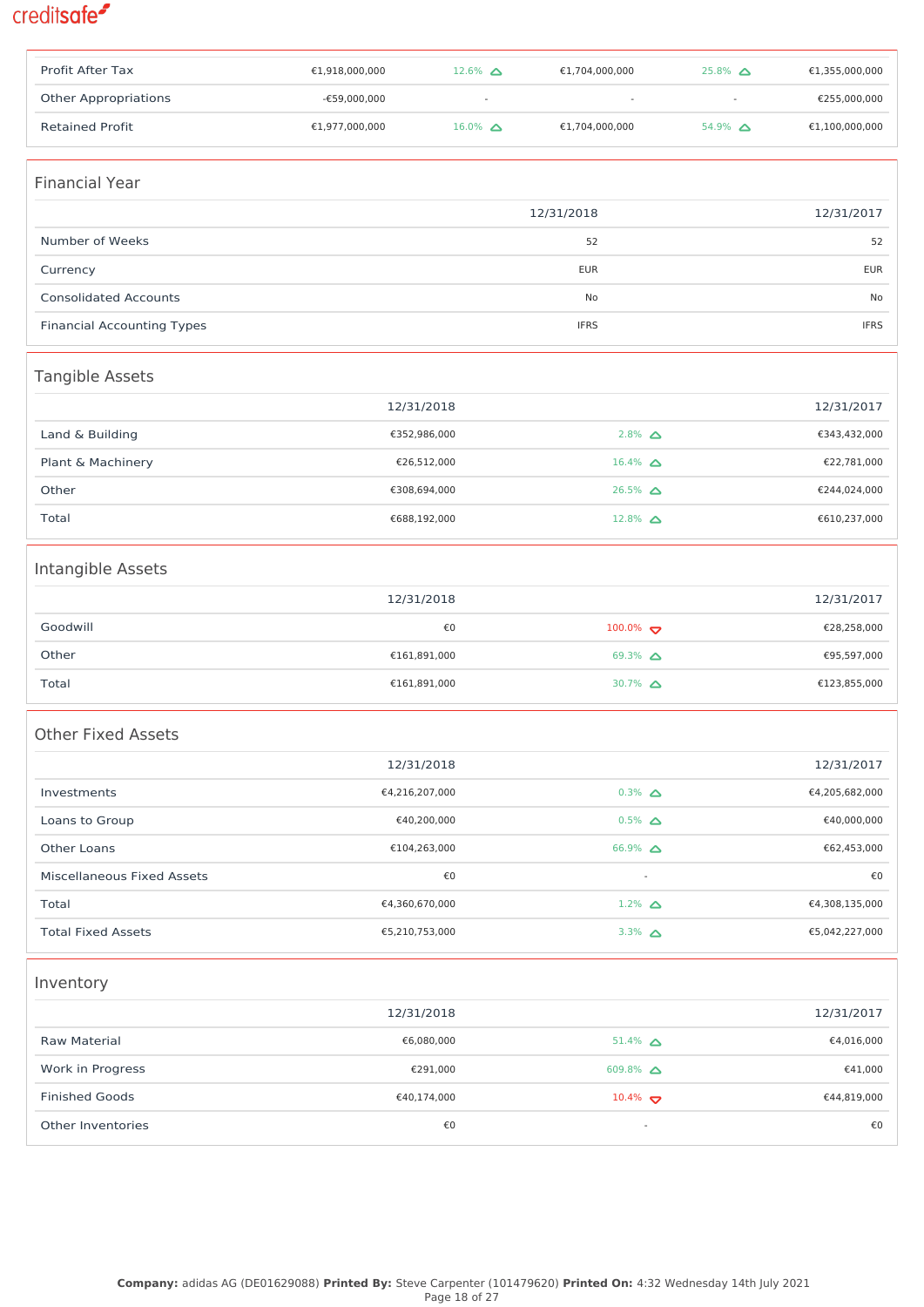| Total                            | €46,545,000     | 4.8% $\triangledown$  | €48,876,000       |
|----------------------------------|-----------------|-----------------------|-------------------|
| Receivables                      |                 |                       |                   |
|                                  | 12/31/2018      |                       | 12/31/2017        |
| Trade                            | €139,176,000    |                       | €0                |
| Group                            | €2,429,891,000  |                       | €0                |
| Due after 1 year                 | €0              | $\sim$                | €0                |
| Miscellaneous                    | €86,358,000     | 97.4% $\bullet$       | €3,261,565,000    |
| Total                            | €2,655,425,000  | 18.6% $\triangledown$ | €3,261,565,000    |
| Cash                             | €873,841,000    | $159.1\%$ $\Delta$    | €337,219,000      |
| <b>Other Current Assets</b>      | €709,062,000    | 309.1% $\Delta$       | €173,343,000      |
| <b>Total Current Assets</b>      | €4,284,873,000  | $12.1\%$ $\Delta$     | €3,821,003,000    |
| <b>Total Assets</b>              | €9,495,626,000  | $7.1\%$ $\Delta$      | €8,863,230,000    |
| Liabilities                      |                 |                       |                   |
|                                  | 12/31/2018      |                       | 12/31/2017        |
| Trade                            | €169,157,000    | $11.4\%$ $\Delta$     | €151,804,000      |
| Bank                             | €9,375,000      | $1.9K%$ $\Delta$      | €462,000          |
| Other Loans/Finance              | €1,100,000,000  | $6.7\%$ $\Delta$      | €1,030,600,000    |
| Group                            | €4,225,652,000  | $10.6\%$ $\Delta$     | €3,821,111,000    |
| Miscellaneous                    | €802,821,000    | $15.5\%$ $\Delta$     | €695,067,000      |
| Total                            | €6,307,005,000  | $10.7\%$ $\Delta$     | €5,699,044,000    |
| Share Capital & Reserves         |                 |                       |                   |
|                                  | 12/31/2018      |                       | 12/31/2017        |
| Called Up Share Capital          | €199,171,000    | $2.3\%$               | €203,861,000      |
| <b>Share Premium</b>             | €0              |                       | €0                |
| <b>Revenue Reserves</b>          | €705,413,000    | $23.0\%$ $\Delta$     | €573,314,000      |
| <b>Other Reserves</b>            | €1,732,526,000  | $10.2\%$              | €1,930,206,000    |
| <b>Total Shareholders Equity</b> | €2,637,110,000  | $2.6\%$               | €2,707,381,000    |
| <b>Other Financial Items</b>     |                 |                       |                   |
|                                  | 12/31/2018      |                       | 12/31/2017        |
| Net Worth                        | €2,475,219,000  | 4.2% $\bullet$        | €2,583,526,000    |
| <b>Working Capital</b>           | -€2,022,132,000 | $7.7\%$               | $-£1,878,041,000$ |
| <b>Total Assets</b>              | €9,495,626,000  | $7.1\%$ $\Delta$      | €8,863,230,000    |
| <b>Total Liabilities</b>         | €6,858,516,000  | $11.4\%$ $\Delta$     | €6,155,849,000    |
| Profit & Loss                    |                 |                       |                   |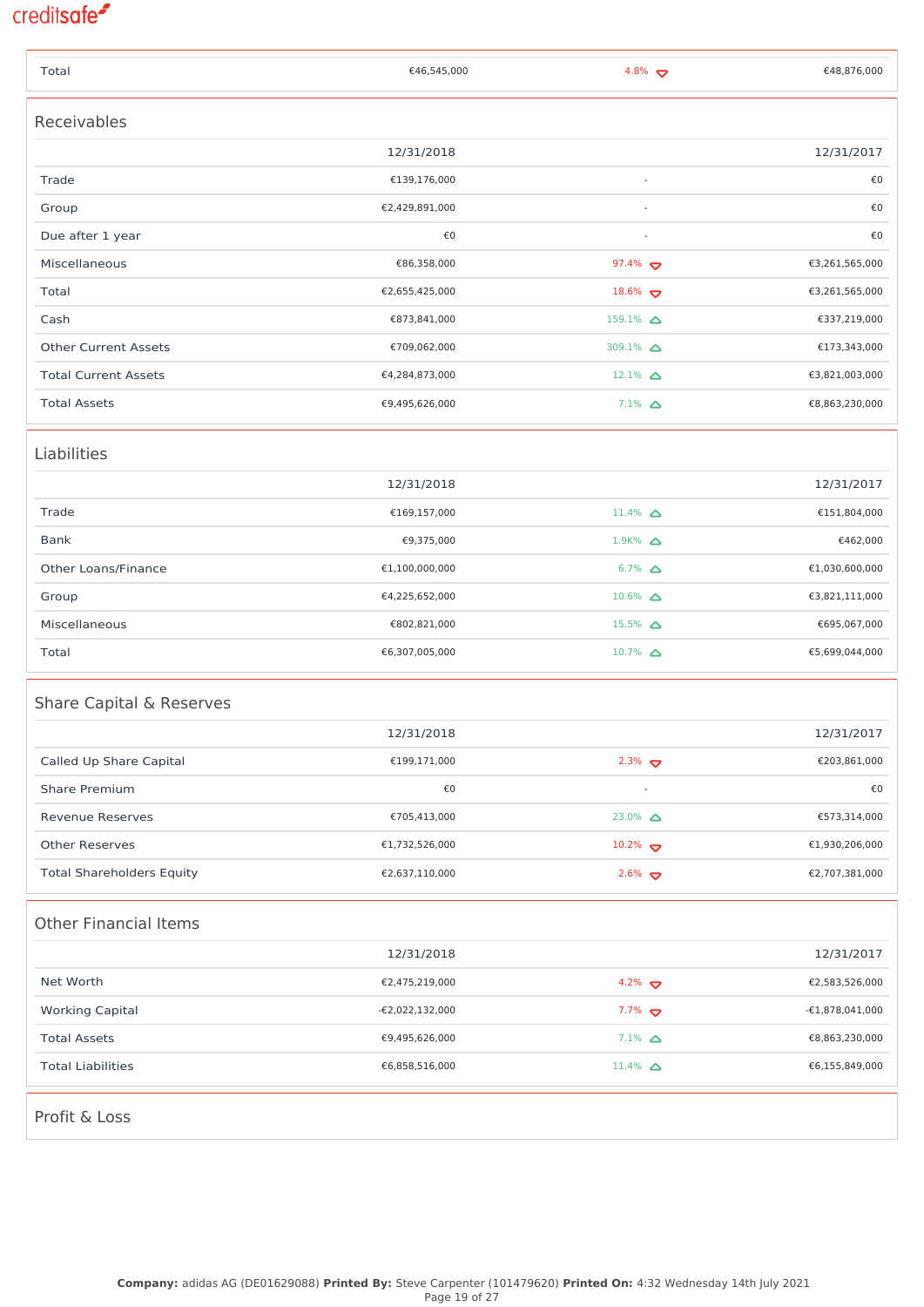|                           | 12/31/2018     |                          | 12/31/2017     |
|---------------------------|----------------|--------------------------|----------------|
| Revenue                   | €4,643,150,000 | $9.6\%$ $\Delta$         | €4,235,030,000 |
| <b>Operating Cost</b>     | €4,648,031,000 | $9.5\%$ $\Delta$         | €4,245,375,000 |
| <b>Operating Profit</b>   | $-64,881,000$  | 52.8% $\Delta$           | $-£10,345,000$ |
| Wages & Salaries          | €589,075,000   | $\overline{\phantom{a}}$ |                |
| Depreciation              | €97,569,000    | $7.7\%$ $\Delta$         | €90,555,000    |
| <b>Financial Income</b>   | €48,051,000    | $\sim$                   |                |
| <b>Financial Expenses</b> | €51,397,000    | $\sim$                   |                |
| Profit Before Tax         | €1,537,530,000 | $138.1\%$ $\Delta$       | €645,884,000   |
| Tax                       | €113,984,000   | 18.2% $\triangle$        | €96,430,000    |
| Profit After Tax          | €1,423,546,000 | $159.1\%$ $\Delta$       | €549,454,000   |
| <b>Retained Profit</b>    | €1,423,546,000 | $159.1\%$ $\Delta$       | €549,454,000   |
|                           |                |                          |                |

### Performance Indicators

#### Key Performance Indicators

Find below a comparison of the company based on the industry code (primary)with other companies from the same industry. The following analysis has been based on the industry code 32 - Other manufacturing



#### Equity

Captial that remains at a company's disposal after debts are deducted from the total asset.

#### Company Results

| Year | <b>Company Results</b> |
|------|------------------------|
| 2019 | 7,057,000,000          |
| 2018 | 6,363,000,000          |
| 2017 | 6,435,000,000          |
| 2016 | 6,455,000,000          |

#### Industry Quartiles

| Year | 25% Quartile | Median    | 75% Quartile |
|------|--------------|-----------|--------------|
| 2019 | 8.232.77     | 88.042.84 | 351.624.52   |
| 2018 | 5.298.43     | 74.918.96 | 309.829.69   |
| 2017 | 7.546.64     | 78.232.51 | 308.335.57   |
| 2016 | 9.607.71     | 80.738.77 | 318.043.11   |

Equity Ratio ( % )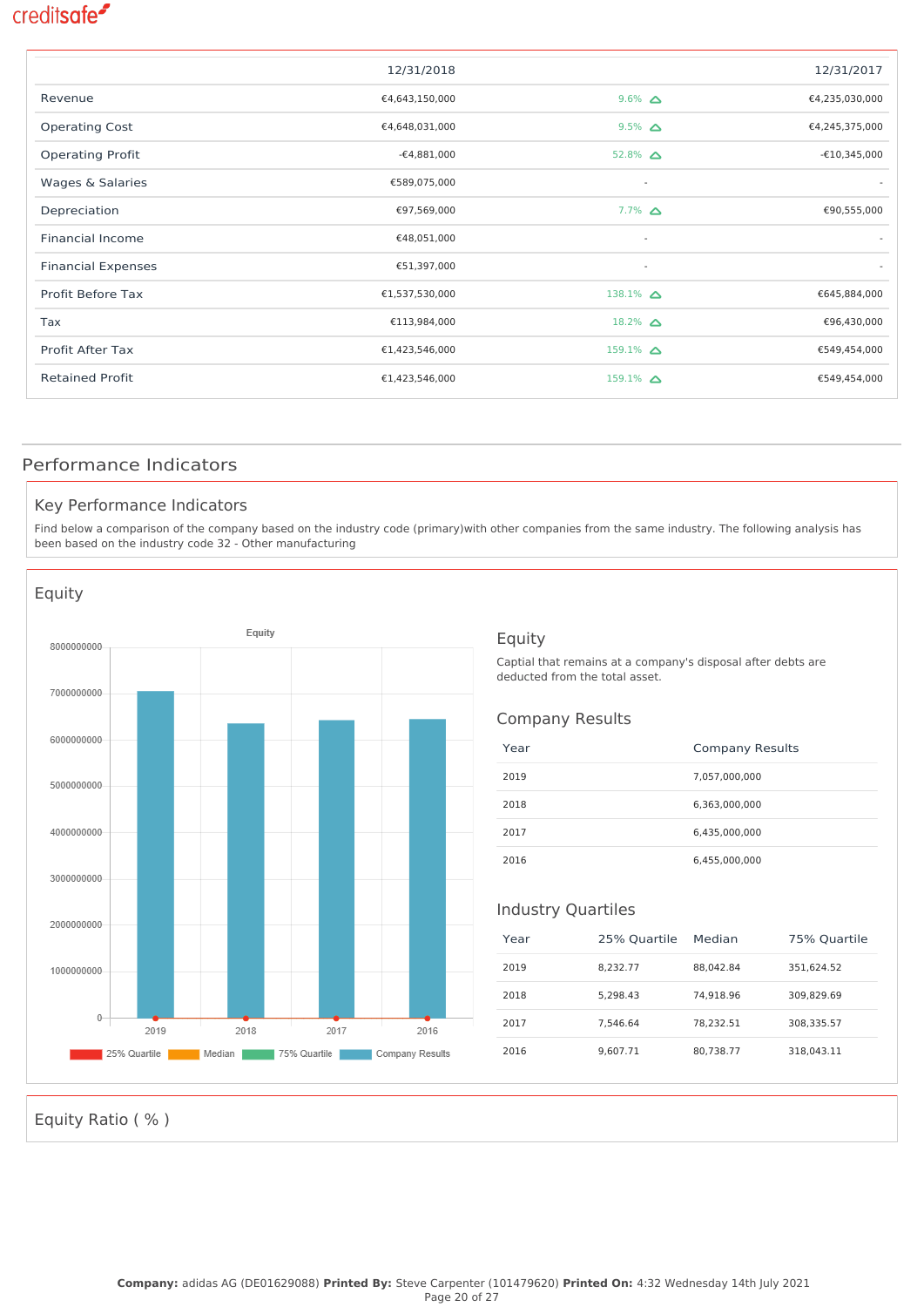

### Total Borrowing Ratio ( % )



### Equity Ratio

Measures the ratio between equity and the total assets of a company.

### Company Results

| Year | <b>Company Results</b> |
|------|------------------------|
| 2019 | 34.12                  |
| 2018 | 40.76                  |
| 2017 | 44.31                  |
| 2016 | 42.53                  |

### Industry Quartiles

| Year | 25% Quartile | Median | 75% Quartile |
|------|--------------|--------|--------------|
| 2019 | 7.13         | 41.81  | 72.02        |
| 2018 | 5.41         | 39.33  | 70.28        |
| 2017 | 5.79         | 38.26  | 69.2         |
| 2016 | 6.34         | 38.03  | 67.7         |

### Total Borrowing Ratio

Measures the ratio between debts and total assets of a company.

### Company Results

| Year | <b>Company Results</b> |
|------|------------------------|
| 2019 | 64.52                  |
| 2018 | 57.69                  |
| 2017 | 50.87                  |
| 2016 | 57.47                  |

### Industry Quartiles

| Year | 25% Quartile | Median | 75% Quartile |
|------|--------------|--------|--------------|
| 2019 | 29.39        | 59.4   | 93.91        |
| 2018 | 30.88        | 61.75  | 95.39        |
| 2017 | 32.04        | 62.32  | 94.76        |
| 2016 | 33.11        | 62.44  | 94.17        |

Debt Ratio ( % )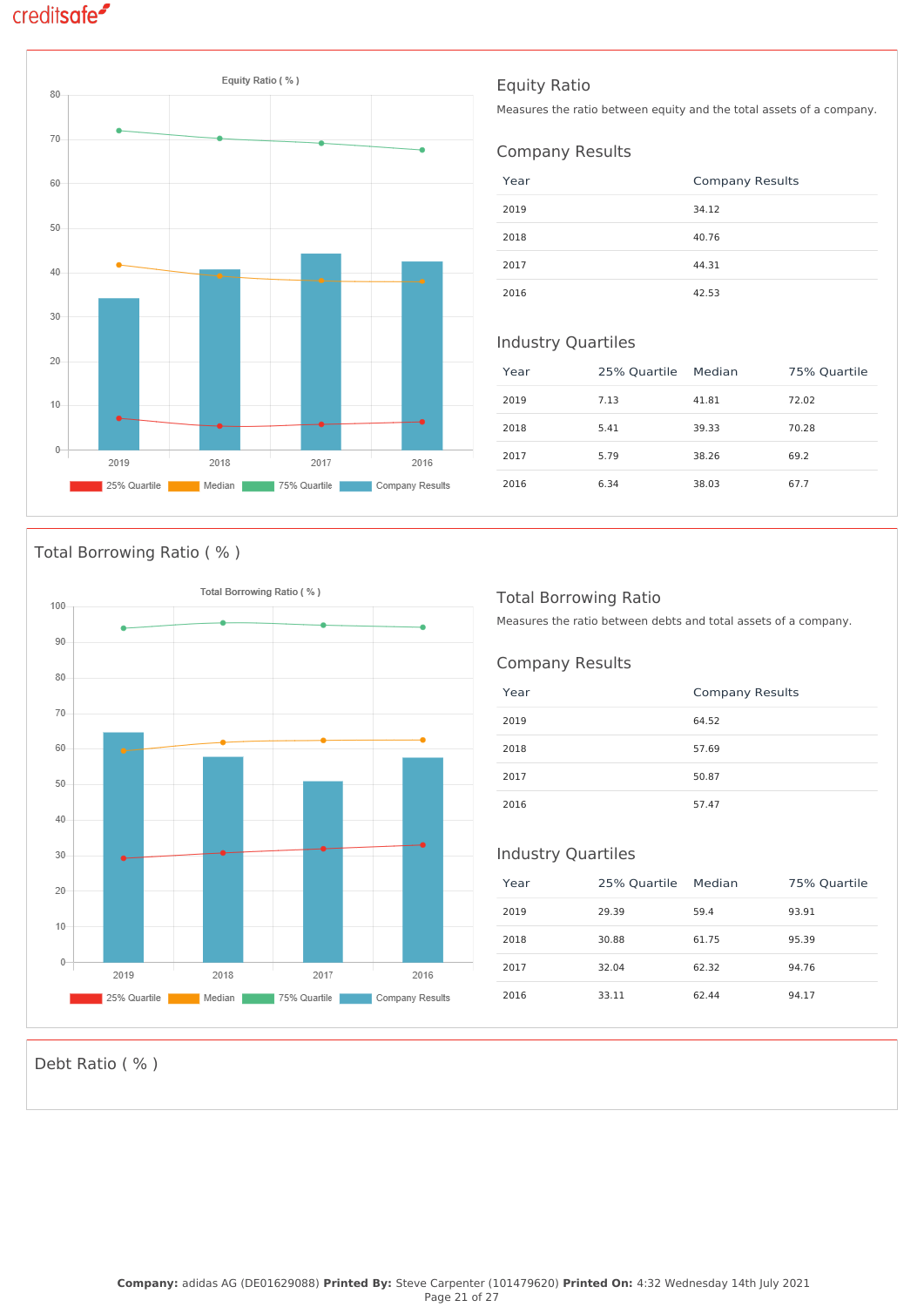

### Debt Ratio

Measures the ratio between debts and equity of a company.

### Company Results

| Year | <b>Company Results</b> |
|------|------------------------|
| 2019 | 189.07                 |
| 2018 | 141.55                 |
| 2017 | 114.81                 |
| 2016 | 135.1                  |

#### Industry Quartiles

| Year | 25% Quartile | Median | 75% Quartile |
|------|--------------|--------|--------------|
| 2019 | 32.2         | 88.9   | 284.84       |
| 2018 | 34.39        | 94.48  | 301.85       |
| 2017 | 35.77        | 100.68 | 306.24       |
| 2016 | 38.03        | 102.45 | 322.59       |

### Key Performance Indicators

Find below a comparison of the company based on the industry code (primary)with other companies from the same industry. The following analysis has been based on the industry code 32 - Other manufacturing

### Cash Ratio ( % )



### Cash Ratio

Shows the ratio between liquid assets and short-term debts.

#### Company Results

| Year | <b>Company Results</b> |
|------|------------------------|
| 2019 | 82.13                  |
| 2018 | 86.79                  |
| 2017 | 54.22                  |
| 2016 | 40.08                  |

### Industry Quartiles

| Year | 25% Quartile | Median | 75% Quartile |
|------|--------------|--------|--------------|
| 2019 | 7.59         | 50.07  | 235.46       |
| 2018 | 6.09         | 43.19  | 204          |
| 2017 | 6.16         | 43.89  | 207.86       |
| 2016 | 6.33         | 44.87  | 208.08       |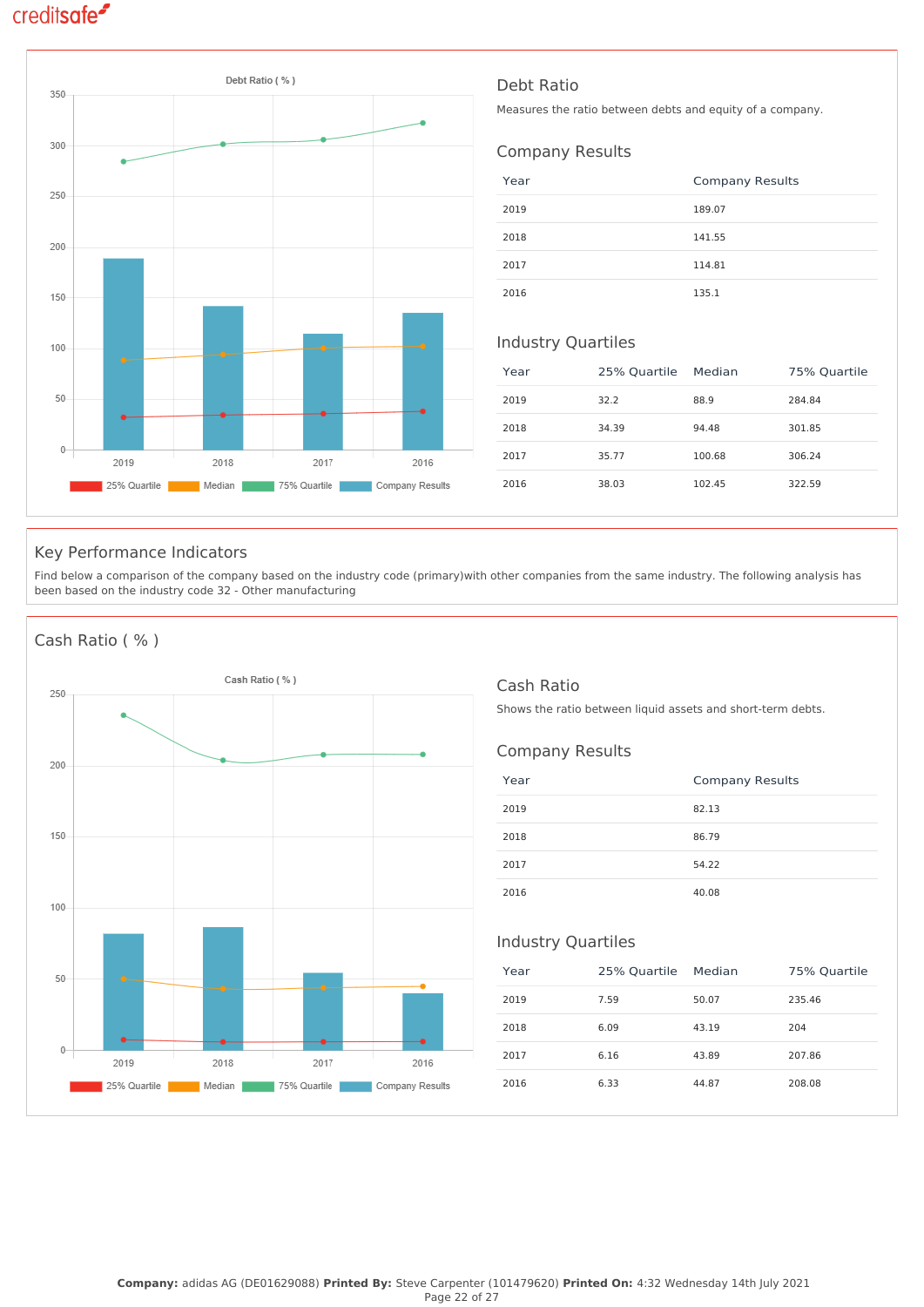

### Cash Ratio

Shows how much of the short-term debts are covered by receivables and liquid assets.

### Company Results

| Year | <b>Company Results</b> |
|------|------------------------|
| 2019 | 253.42                 |
| 2018 | 210.23                 |
| 2017 | 168.07                 |
| 2016 | 98.49                  |

### Industry Quartiles

| Year | 25% Quartile | Median | 75% Quartile |
|------|--------------|--------|--------------|
| 2019 | 59.95        | 152.61 | 488.77       |
| 2018 | 57.95        | 145.86 | 455.8        |
| 2017 | 58.56        | 146.76 | 447.54       |
| 2016 | 59.75        | 149.46 | 444.33       |

#### Current Ratio ( % )



### Cash Ratio

Measures how much of the short-term debts are covered by the total current assets.

#### Company Results

| Year | <b>Company Results</b> |
|------|------------------------|
| 2019 | 404.55                 |
| 2018 | 323.97                 |
| 2017 | 293.35                 |
| 2016 | 198.38                 |

### Industry Quartiles

| Year | 25% Quartile | Median | 75% Quartile |
|------|--------------|--------|--------------|
| 2019 | 101.77       | 243.58 | 774.39       |
| 2018 | 101.17       | 222.43 | 697.76       |
| 2017 | 102.2        | 224.5  | 683.74       |
| 2016 | 103.72       | 226.69 | 648.85       |

Equity / Assets Ratio A ( % )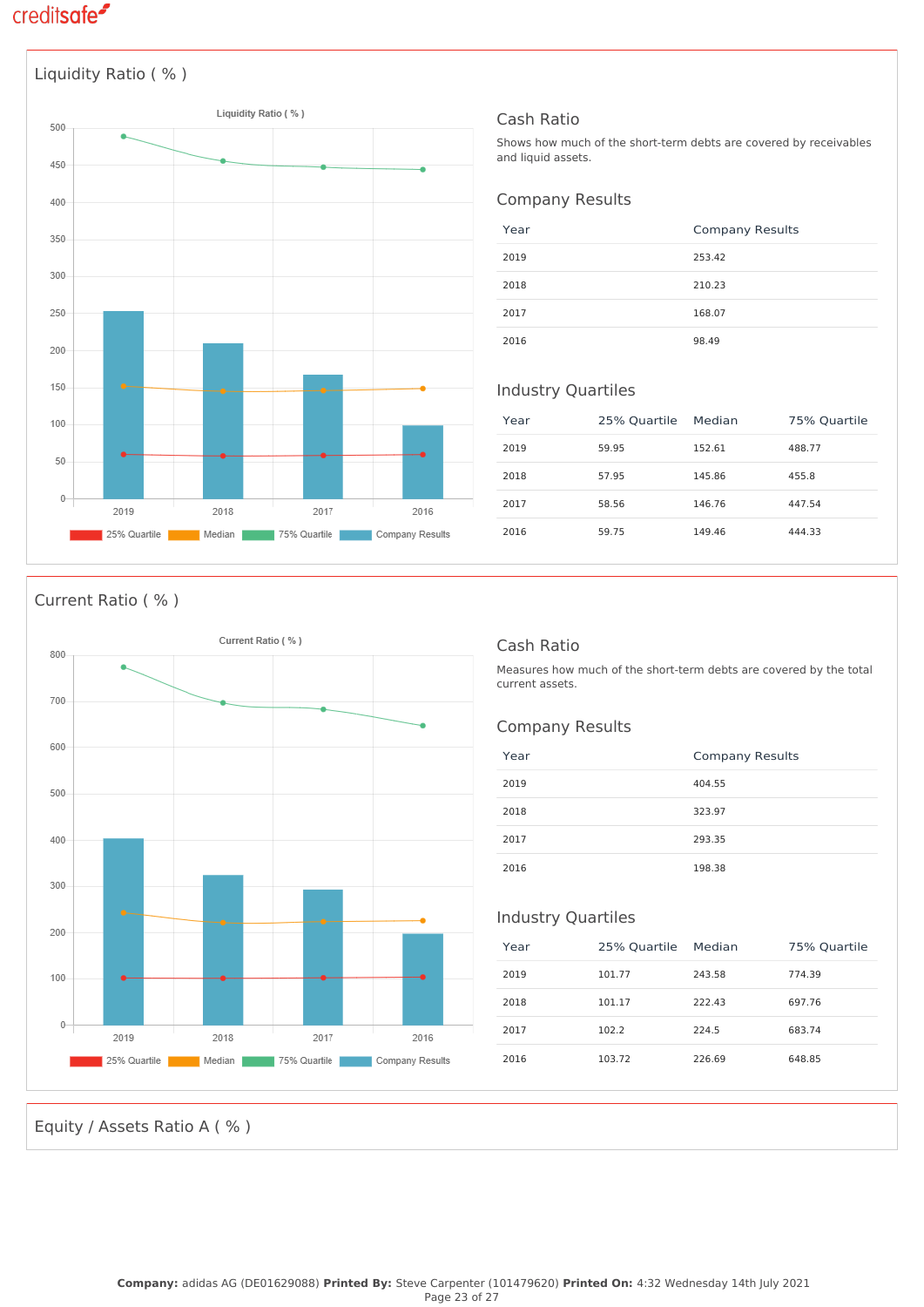

### Equity / Assets Ratio B ( % )



### Equity / Assets Ratio A

Indicates how much of the fixed assets is financed by equity.

### Company Results

| Year | <b>Company Results</b> |
|------|------------------------|
| 2019 | 81.56                  |
| 2018 | 109.73                 |
| 2017 | 109.49                 |
| 2016 | 184.75                 |

#### Industry Quartiles

| Year | 25% Quartile | Median | 75% Quartile |
|------|--------------|--------|--------------|
| 2019 | 32.9         | 200.28 | 682.06       |
| 2018 | 26.5         | 181.79 | 620.04       |
| 2017 | 25.2         | 173.78 | 586.3        |
| 2016 | 26.44        | 172.84 | 566.41       |

### Equity / Assets Ratio B

Indicates how much of the fixed assets is financed by long-term capital (Equity and long-term debts).

### Company Results

| Year | <b>Company Results</b> |
|------|------------------------|
| 2019 | 175.07                 |
| 2018 | 185.12                 |
| 2017 | 166.02                 |
| 2016 | 148.37                 |

### Industry Quartiles

| Year | 25% Quartile | Median | 75% Quartile |
|------|--------------|--------|--------------|
| 2019 | 91.68        | 264.93 | 808.45       |
| 2018 | 92.03        | 255.48 | 761.16       |
| 2017 | 96.48        | 256.51 | 759.39       |
| 2016 | 98.97        | 252.57 | 724.64       |

### Key Performance Indicators

Find below a comparison of the company based on the industry code (primary)with other companies from the same industry. The following analysis has been based on the industry code 32 - Other manufacturing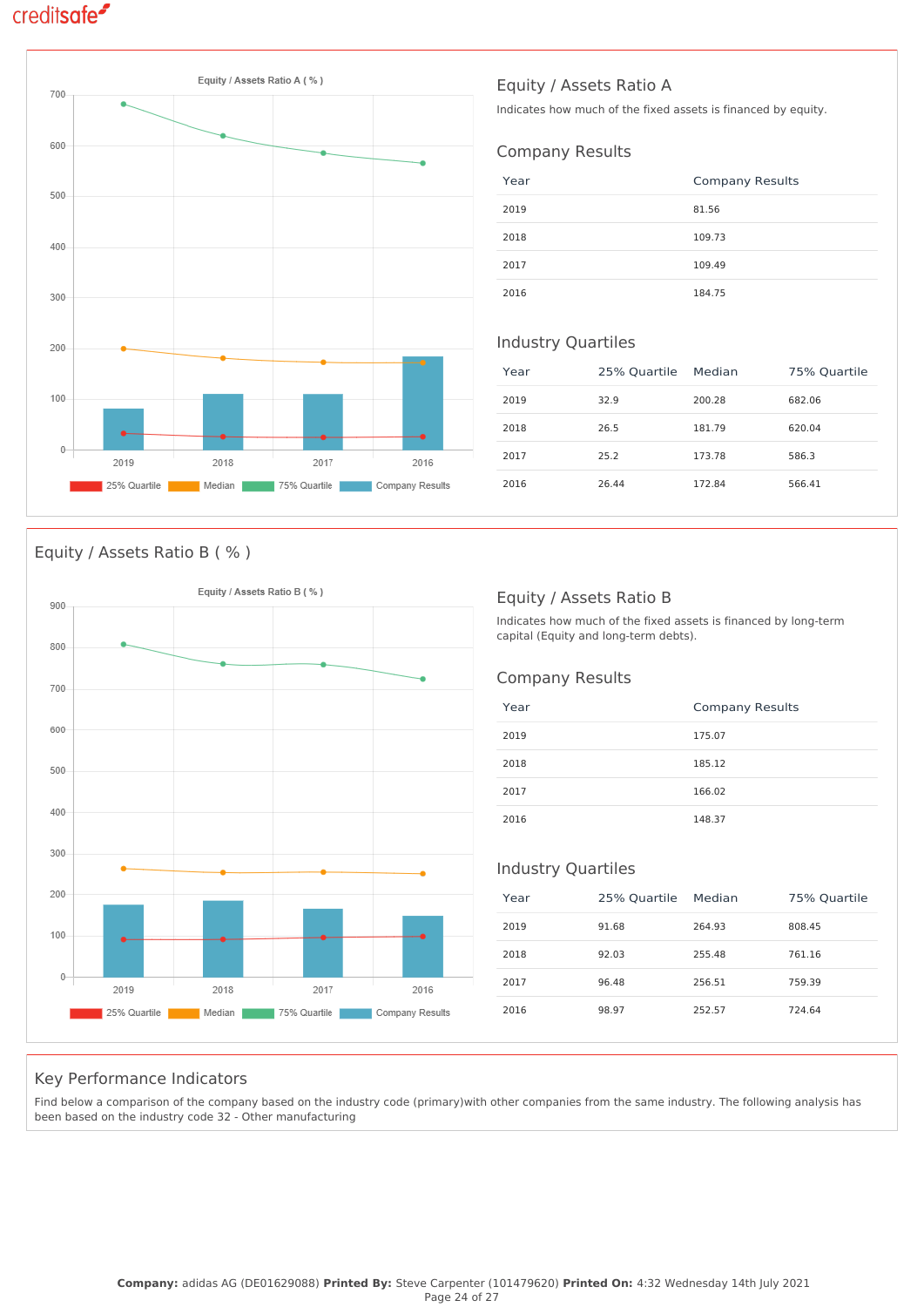

#### Revenue

Indicates the value of goods and services a company sold within it's ordinary business activity during a trading period.

#### Company Results

| Year | <b>Company Results</b> |
|------|------------------------|
| 2019 | 23,640,000,000         |
| 2018 | 21,915,000,000         |
| 2017 | 21,218,000,000         |
| 2016 | 19,291,000,000         |

#### Industry Quartiles

| Year | 25% Quartile  | Median        | 75% Quartile   |
|------|---------------|---------------|----------------|
| 2019 | 17.781.291.65 | 42,887,159.43 | 110.136.490.42 |
| 2018 | 15,492,344.48 | 39.256.710.7  | 100,532,464.39 |
| 2017 | 14.133.548.09 | 35.720.000    | 88,285,029.03  |
| 2016 | 17.151.895.54 | 43.039.432.18 | 89.411.882     |

### Pre Tax Profit



#### Pre Tax Profit

Is calculated from the operational result plus financial result plus extraordinary result or from the net income plus the net tax expenditure.

### Company Results

| Year | <b>Company Results</b> |
|------|------------------------|
| 2019 | 2,558,000,000          |
| 2018 | 2,378,000,000          |
| 2017 | 2,023,000,000          |
| 2016 | 1,445,000,000          |

#### Industry Quartiles

| Year | 25% Quartile | Median       | 75% Quartile |
|------|--------------|--------------|--------------|
| 2019 | 53,397.8     | 965.925.88   | 3,140,963.41 |
| 2018 | 27.193.68    | 942.784.69   | 2.845.914.92 |
| 2017 | 71.234.58    | 980.732.45   | 3.029.631.96 |
| 2016 | 70.721.17    | 1.036.272.02 | 2.824.422.97 |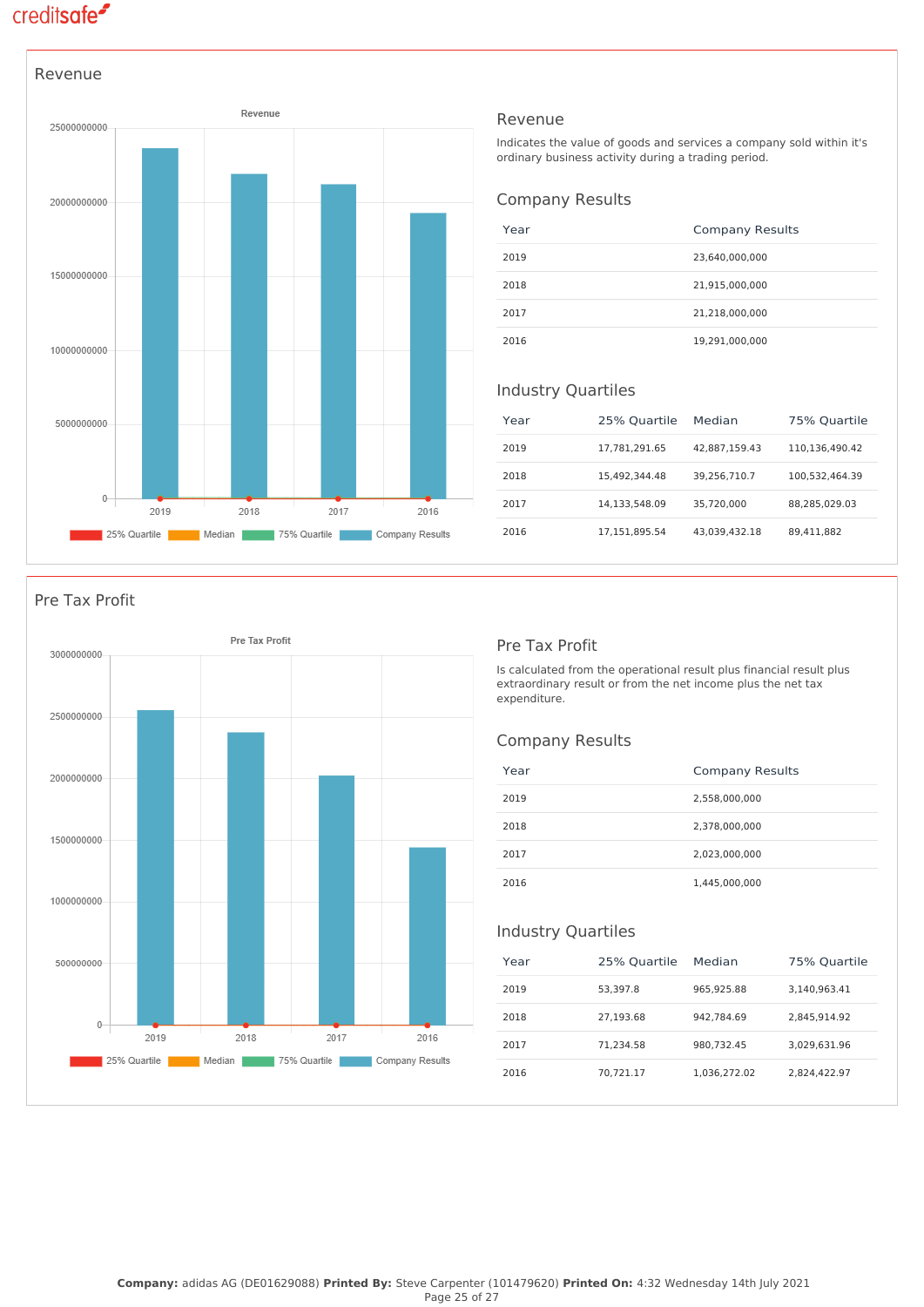

### Net Profit Ratio

Measures the ratio between operational result and revenue. So it indicates how much the company actually earned with its achieved revenues.

#### Company Results

| Year | <b>Company Results</b> |
|------|------------------------|
| 2019 | $-30.38$               |
| 2018 | 10.81                  |
| 2017 | 9.76                   |
| 2016 | 7.73                   |

### Industry Quartiles

| Year | 25% Quartile Median |      | 75% Quartile |
|------|---------------------|------|--------------|
| 2019 | 0.96                | 4.76 | 11.15        |
| 2018 | 0.21                | 4.36 | 9.81         |
| 2017 | 0.93                | 5.57 | 10.44        |
| 2016 | 0.74                | 4.86 | 10.41        |

### Return on Assets ( % )



### Return on Assets

Indicates the rate of return for a company's total assets.

### Company Results

| Year | <b>Company Results</b> |
|------|------------------------|
| 2019 | 10.36                  |
| 2018 | 11.22                  |
| 2017 | 8.22                   |
| 2016 | 7.2                    |

### Industry Quartiles

| Year | 25% Quartile Median |      | 75% Quartile |
|------|---------------------|------|--------------|
| 2019 | 1.84                | 6.11 | 11.03        |
| 2018 | 1.91                | 6.12 | 10.84        |
| 2017 | 2.25                | 6.03 | 11.38        |
| 2016 | 2.08                | 6.9  | 11.55        |

Return On Capital Employed ( % )